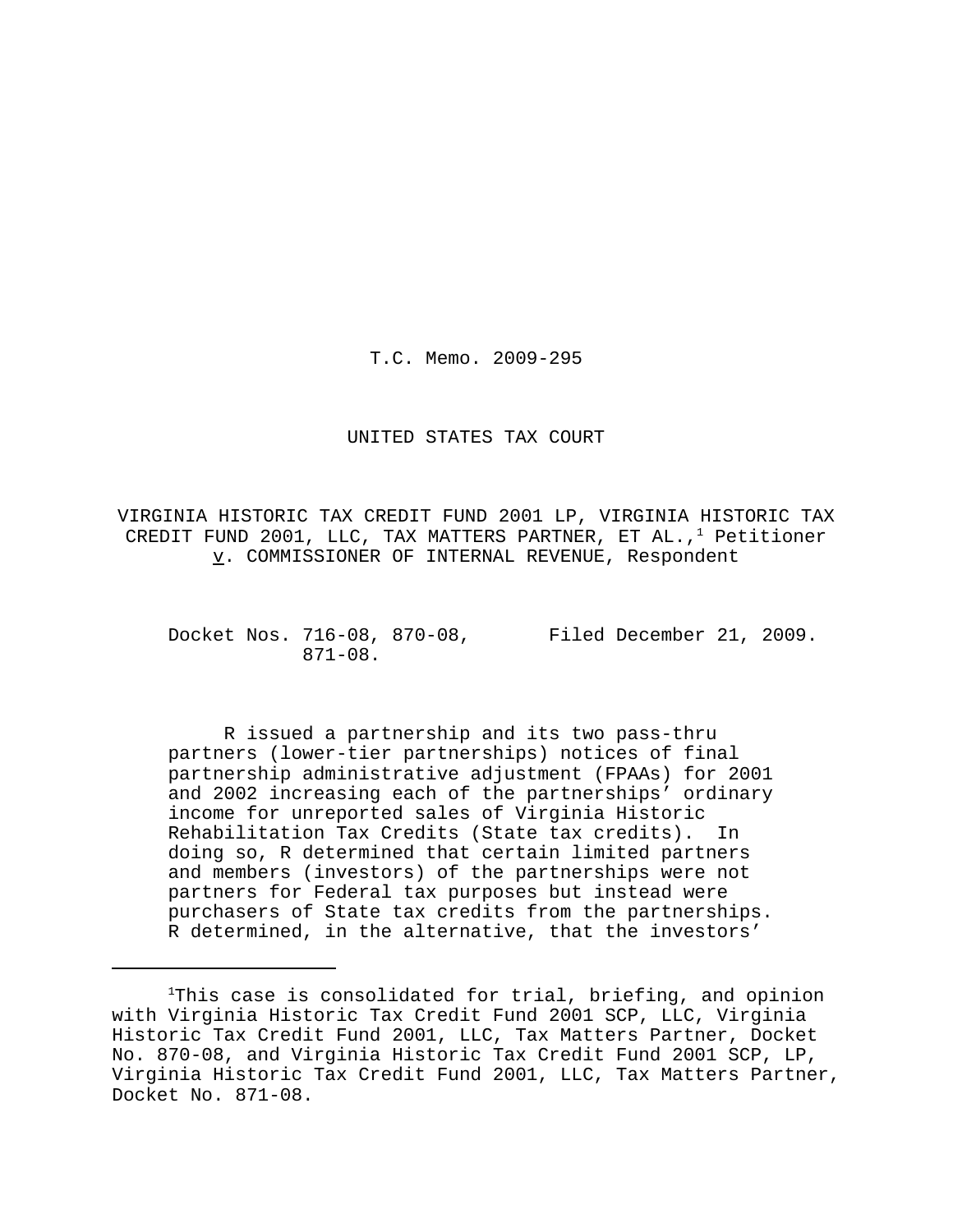contributions of capital and the partnerships' allocation of State tax credits to them were disguised sales under sec. 707, I.R.C.

Held: The investors were partners for Federal tax purposes rather than purchasers of State tax credits.

Held, further, the transactions between the investors and the partnerships were not disguised sales under sec. 707, I.R.C.

Held, further, the limitations period for assessment bars the adjustments for 2001 in the FPAAs.

David D. Aughtry and Hale E. Sheppard, for petitioner.<sup>2</sup> Mary Ann Waters, Jason M. Kuratnick, Alex Shlivko, Warren P. Simonsen, Paul T. Butler, and Timothy B. Heavner, for respondent.

# MEMORANDUM FINDINGS OF FACT AND OPINION

KROUPA, Judge: These consolidated cases arise from notices of final partnership administrative adjustment (FPAAs) issued to Virginia Historic Tax Credit Fund 2001 LP (the source partnership), Virginia Historic Tax Credit Fund 2001 SCP, LLC (SCP LLC), and Virginia Historic Tax Credit Fund 2001 SCP, LP (SCP LP) (collectively, Virginia Historic Funds or partnerships) for 2001 and 2002. Respondent took alternative "whipsaw" positions in the six FPAAs, determining that the partnerships had

 $2$ We use "petitioner" for convenience to reflect that the petitions in these consolidated cases were filed by the partnerships' shared tax matters partner.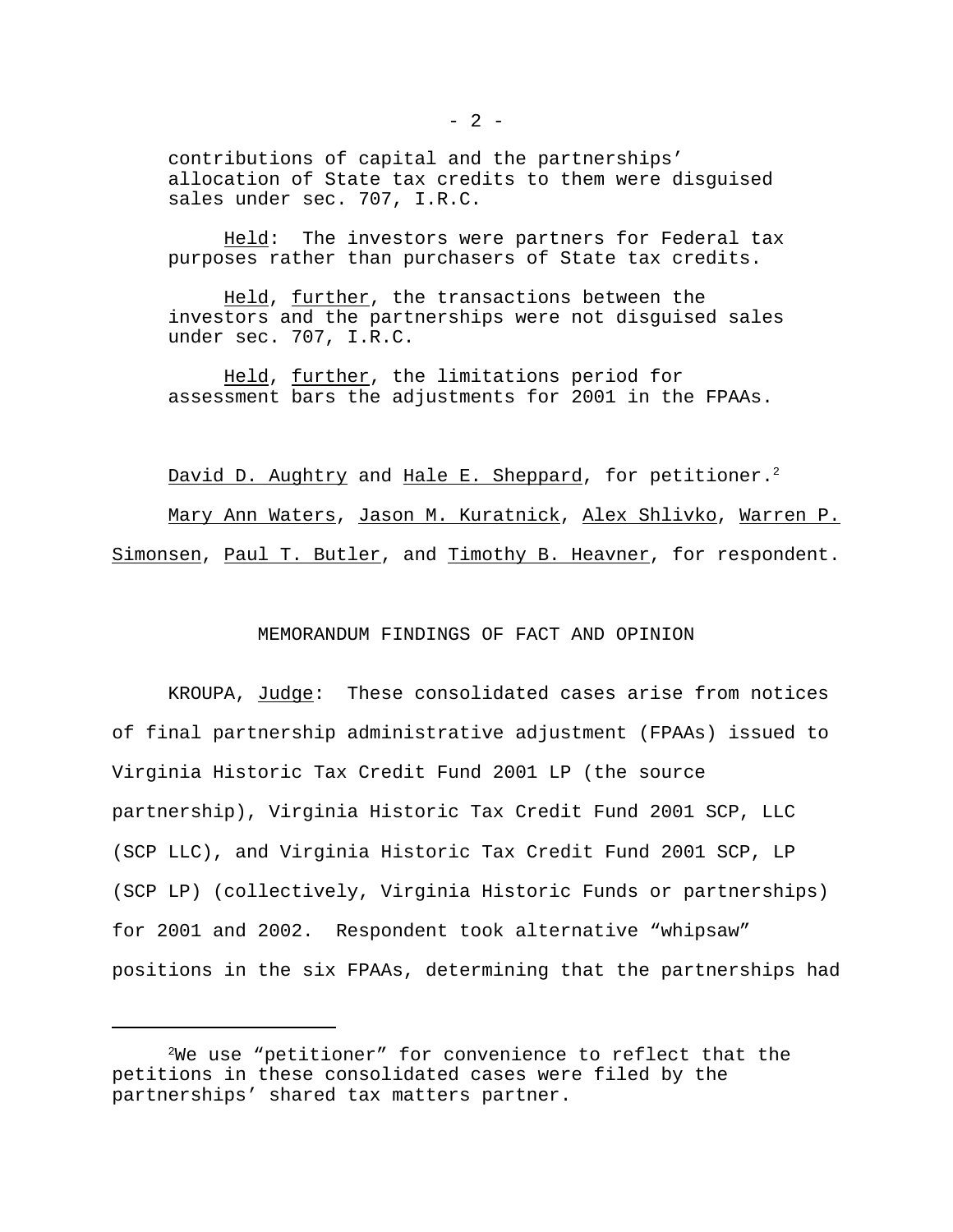collectively failed to report income of \$7,058,503 (\$7 million) from the sale of State tax credits in either 2001 or 2002.<sup>3</sup> Respondent also determined that the partnerships were liable for accuracy-related penalties for negligence and substantial understatement of income tax under section 6662.<sup>4</sup>

After concessions,<sup>5</sup> we are left to decide three issues. The first issue is whether certain limited partners or members (investors) were partners of the Virginia Historic Funds for Federal tax purposes. We hold that they were. The second issue is whether the transactions between the partnerships and the investors were disguised sales under section 707. We hold that the transactions were not disguised sales. The third issue is whether the 6-year limitations period under section  $6229(c)(2)$ for substantial omission of gross income applies. We hold it

<sup>&</sup>lt;sup>3</sup>The parties have stipulated that if respondent prevails on the merits, the Virginia Historic Tax Credit Fund 2001 LP would have no adjustment for 2001.

<sup>4</sup>All section references are to the Internal Revenue Code (Code) in effect for the years at issue, and all Rule references are to the Tax Court Rules of Practice and Procedure, unless otherwise indicated.

<sup>5</sup>Respondent has conceded the determinations in the notices of final partnership administrative adjustment (FPAAs) at issue disregarding the partnerships under sec.  $1.701-2(b)$ , Income Tax Regs.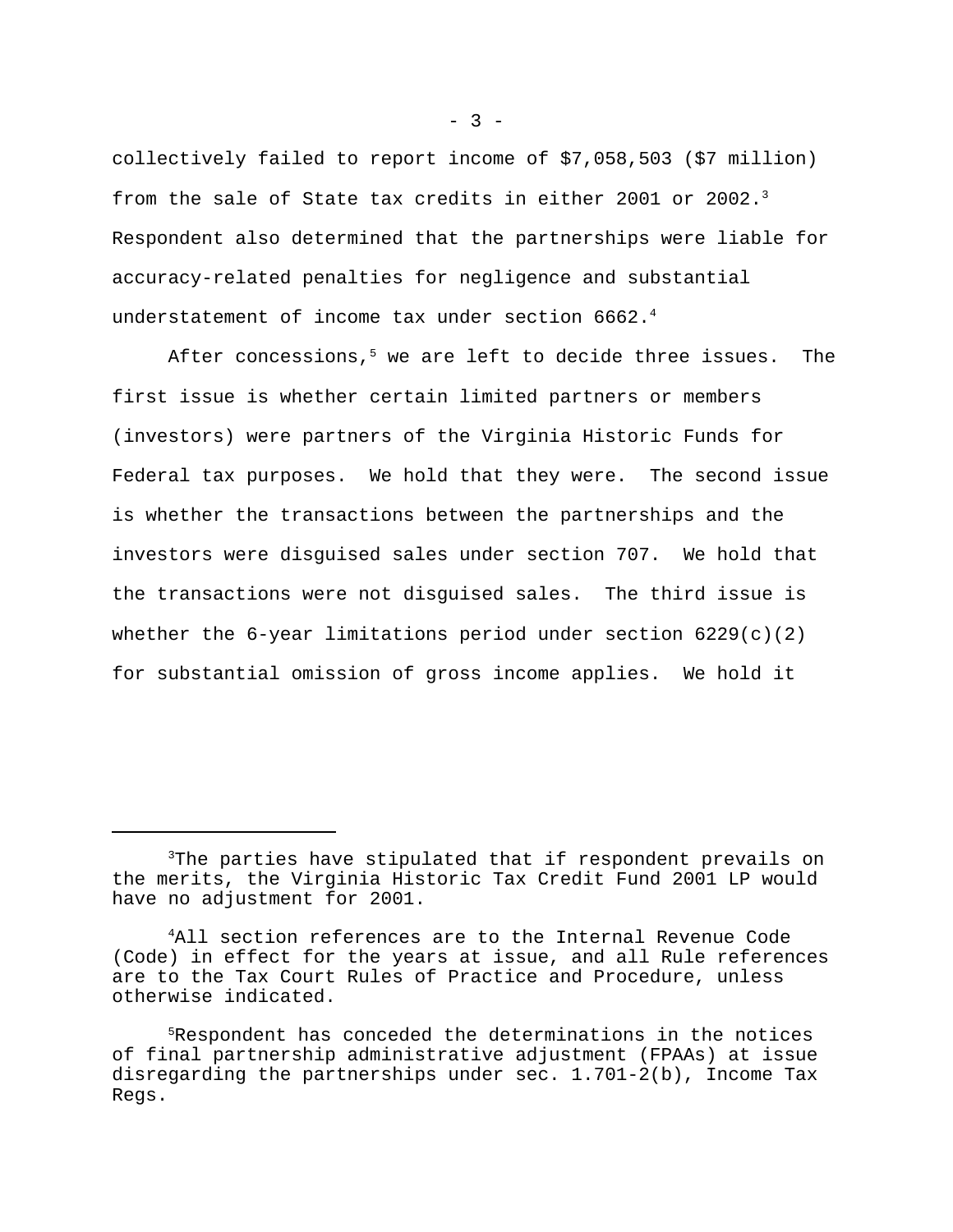does not and that the determinations in the FPAAs are therefore untimely for 2001.<sup>6</sup>

#### FINDINGS OF FACT

Some of the facts have been stipulated and are so found. The stipulations of fact and settled issues and their accompanying exhibits are incorporated by this reference. The Virginia Historic Funds' principal place of business was in Virginia at the time the petitions were filed.

# Overview of Tax Credits for Historic Rehabilitation

The Federal Government has created various tax incentives to encourage taxpayers to participate in otherwise unprofitable activities that benefit the public welfare. For example, section 47(a) allows for a Federal tax credit of 20 percent of the qualified rehabilitation expenditures with respect to any certified historic structure (Federal tax credit). The Federal tax credit encourages private sector rehabilitation of historic buildings.

In addition, Congress has declared that it is a policy of the Federal Government to give maximum encouragement to organizations and individuals undertaking preservation by private means and to assist States in expanding and accelerating their

- 4 -

 $6R$ espondent relies only on sec.  $6229(c)(2)$  in arguing that the FPAAs were timely.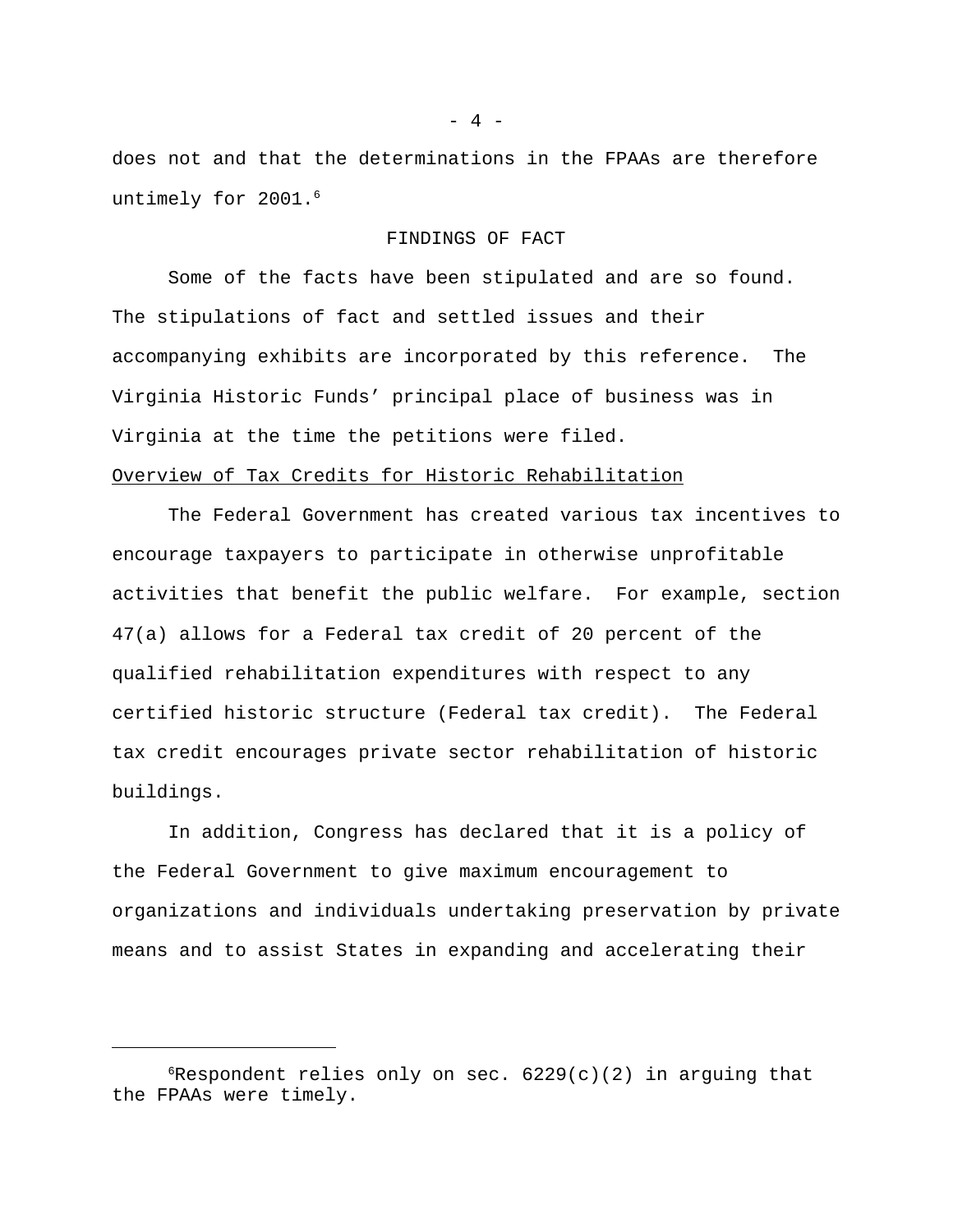historic preservation programs and activities. National Historic Preservation Act of 1966, as amended 16 U.S.C. sec. 470-1 (2006). The Need for State Tax Credits

Conventional lenders are often unwilling to finance the entire cost of a historic rehabilitation project because the cost often exceeds the fair market value of the structure after rehabilitation is complete. The Commonwealth of Virginia is one of several States that have enacted legislation providing for historic rehabilitation State income tax credits (State tax credits) to address this credit gap. The Virginia Historic Rehabilitation Credit Program (Virginia Program) was enacted in 1996 and provides State tax credits to individuals and businesses to encourage the preservation of historic residential and commercial buildings. In addition, the Virginia Program helps the owner or developer of a historic property attract the necessary capital to fill the gap between costs and conventional financing.

State tax credits issued to the owner of historic property often exceed the owner's State tax liabilities. The Virginia Program includes a partnership allocation provision that allows owners to use their excess credits to attract capital contributions from other entities or individuals. See Va. Code Ann. sec. 58.1-339.2 (2009). This allocation provision provides that State tax credits granted to a partnership are to be

 $-5 -$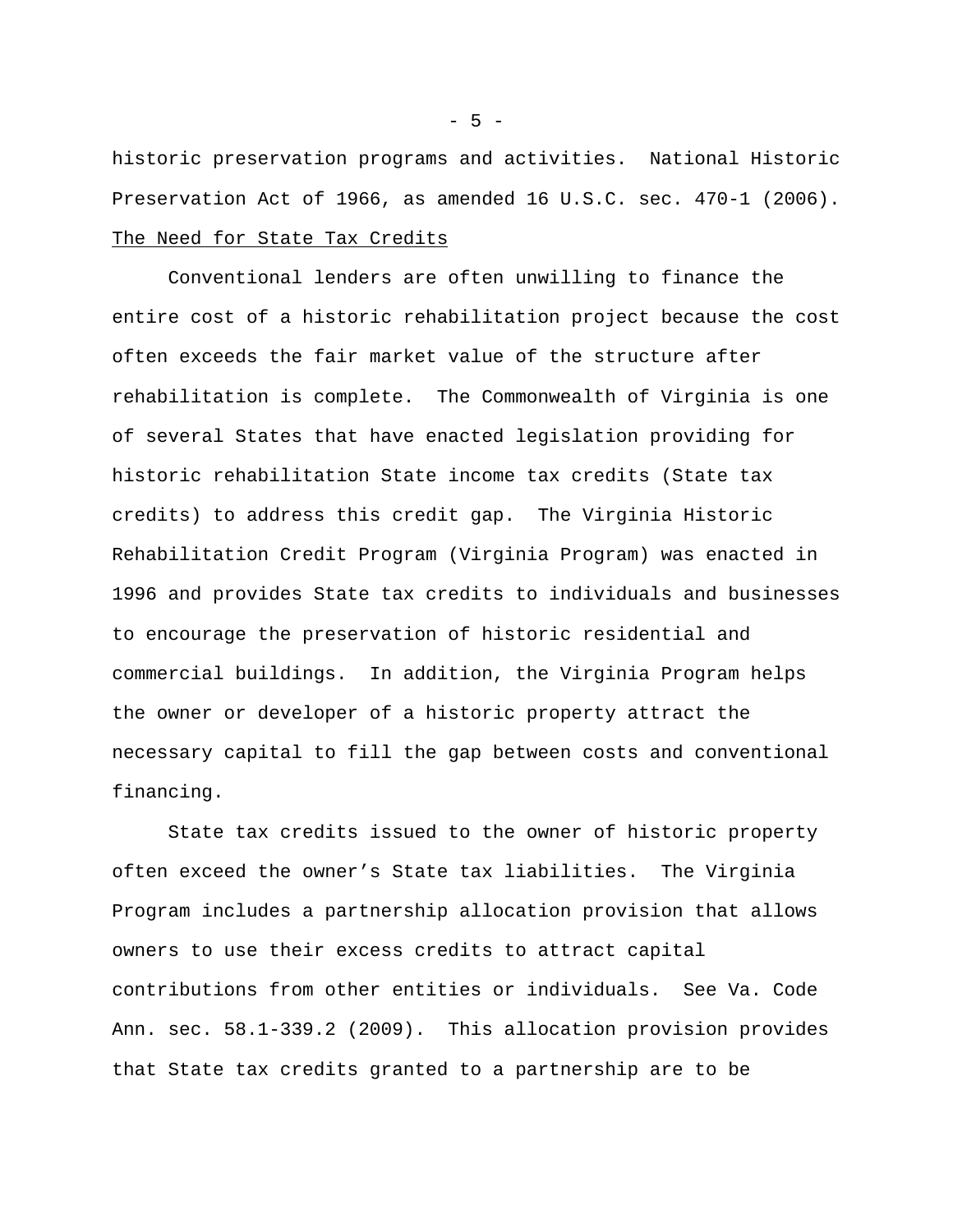allocated among all partners either in proportion to their ownership interest in the partnership or as the partners mutually agree. Id. Thus, the State allocation provision allows an owner to allocate a disproportionate share of the State tax credits to limited partners whose contributions then fill the credit gap. Many historic rehabilitation projects involve a developer partnership composed of a developer or owner, a State tax credit partner like the source partnership, and a Federal tax credit partner, which is often a large national corporation that may not be doing business in the State. Generally, Federal tax credits must be allocated in accordance with a partner's profits interest so that the Federal tax credit partner may hold as much as a 98 percent developer partnership interest. See sec. 1.704- 1(b)(4)(ii), Income Tax Regs. The Virginia Program's allocation provision allows the State tax credit partner to have a small ownership percentage in the developer partnership that does not substantially interfere with the allocation of Federal tax credits. The State tax credit partner, however, receives most of the excess State tax credits. Developers depend on State tax credits to attract the capital necessary to cover the credit gap and provide a viable alternative to demolishing historic structures that might otherwise be destroyed.

 $- 6 -$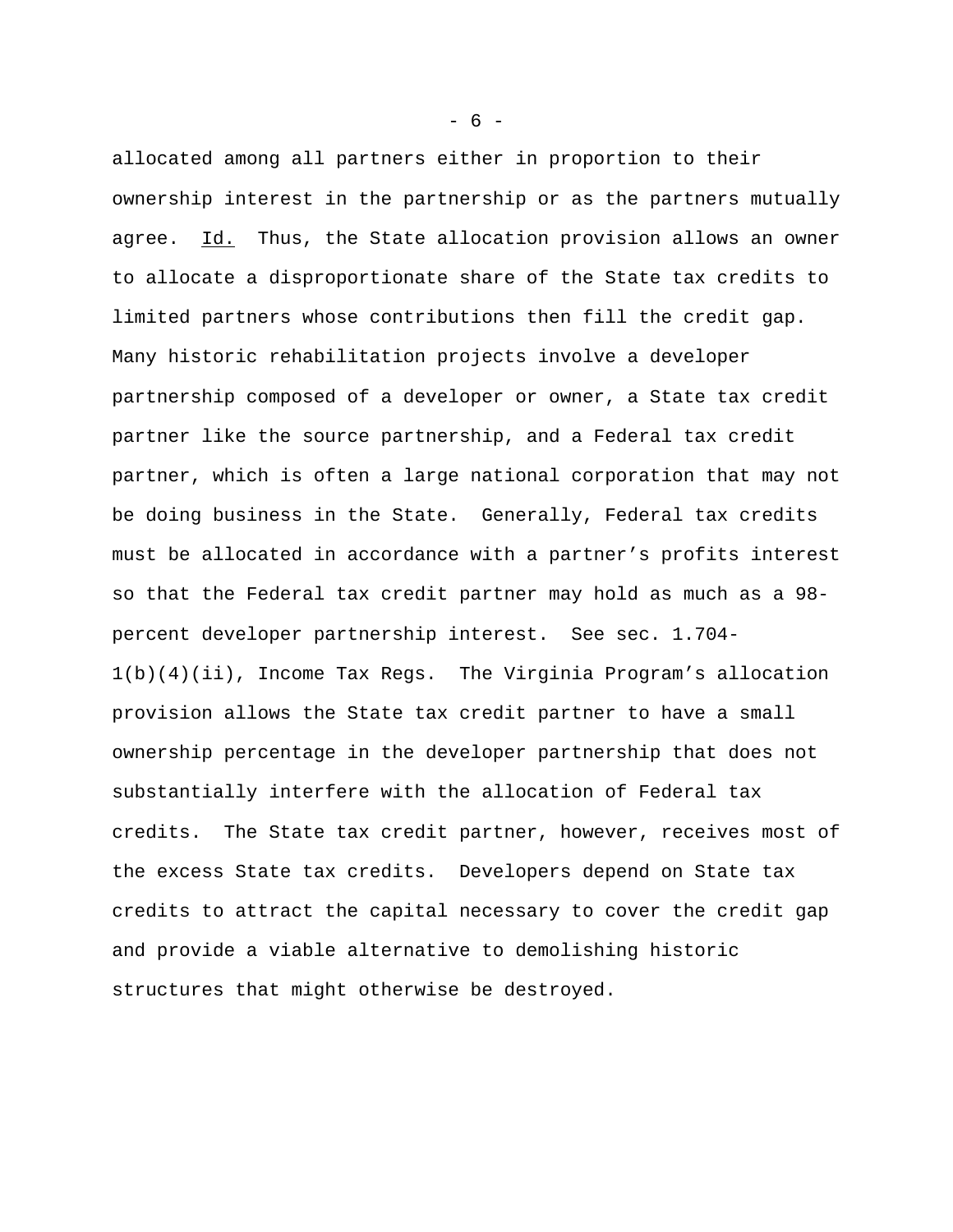### Mechanics of the Virginia Program

Several States have programs similar to the Virginia Program, but the programs vary from State to State with respect to eligibility, credit amount, caps, and transferability. The Virginia Program provides dollar-for-dollar State income tax credits against Virginia income tax liability for taxpayers who meet the Virginia Program's guidelines. The Virginia Program was codified in Va. Code Ann. sec. 58.1-339.2, and the Virginia Department of Historic Resources (DHR) manages and administers the Virginia Program with the assistance of the Virginia Department of Taxation. A taxpayer must submit an application to the DHR and comply with the Secretary of the Interior's guidelines for rehabilitating historic buildings to receive tax credits under the Virginia Program.

The amount of credits granted for a rehabilitation project depends on the amount of eligible expenses incurred. Credits were allowed for up to 25 percent of eligible expenses incurred during the years at issue. A party incurring eligible expenses must submit an application to the DHR to receive a Certification of Rehabilitation (certificate). The taxpayer must attach the certificate to the Virginia tax return on which credits are claimed. Generally, credits must be reported in the year in which the certified rehabilitation project is completed.

- 7 -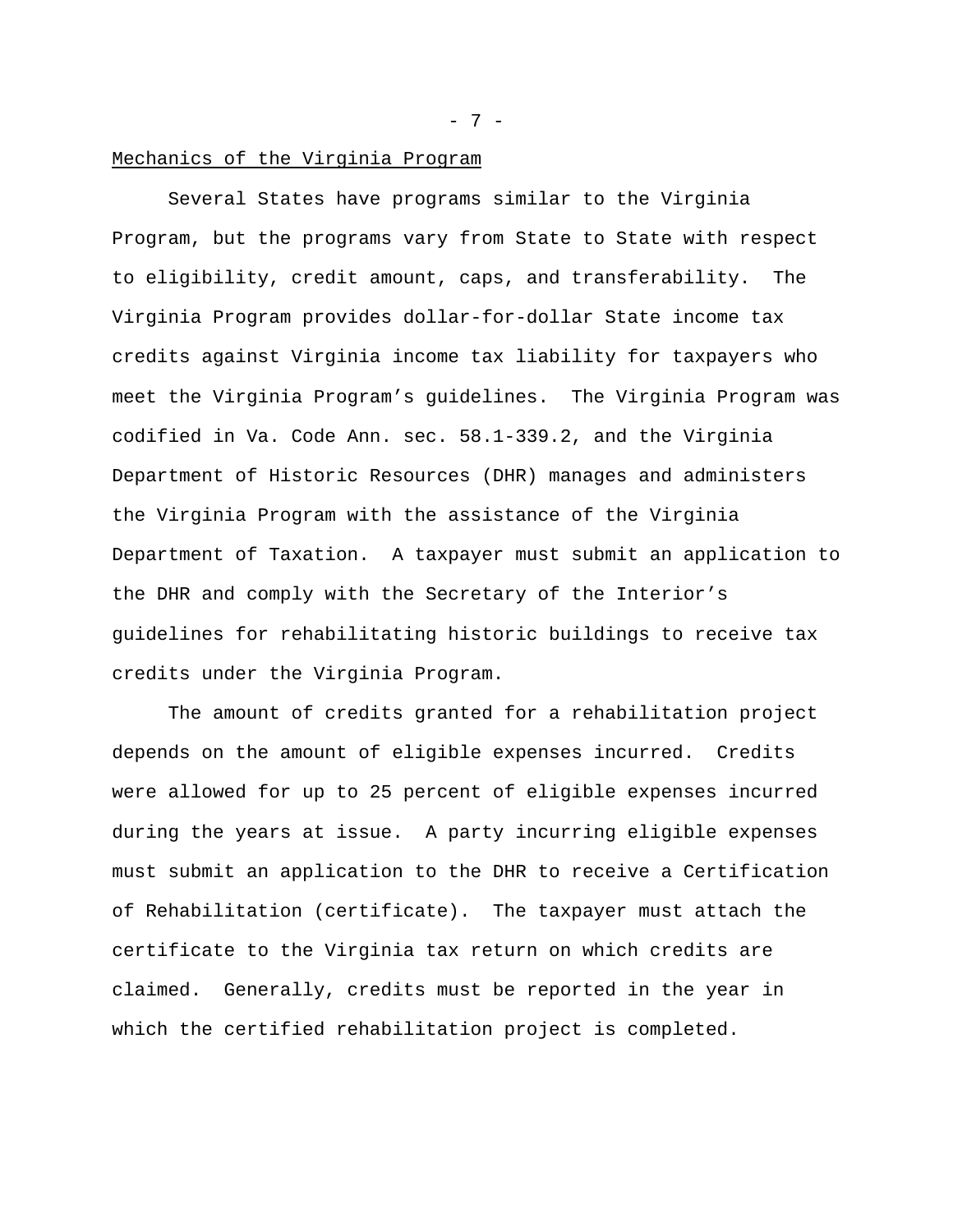Projects may also be completed in phases, however, with qualification of credits at the end of each phase.

The Virginia Program provides that the credits may be carried over for 10 years if a taxpayer's Virginia income tax liability is less than the amount of credits granted for a given year. The credits are not, however, refundable or inheritable. They are also not transferable with the exception of credits received while there was a temporary one-time transfer provision in effect.

Unlike other State programs, the Virginia Program, as originally enacted, did not allow for the transfer of State tax credits. Some projects were started, however, with the understanding that the credits would be transferable. In 1999, the Virginia Program was amended to provide for a one-time transfer of credits only for projects certified before the publication of the final regulations under the Virginia Program (Program regulations). The purpose of the one-time transfer provision was to protect projects that had begun under the assumption that the credits would be transferable. All one-time transfers required approval by the director of the DHR. The director, Kathleen Kilpatrick, approved transfers only from the entity or individual initially earning the credits. The DHR operated the Virginia Program for several years without the benefit of Program regulations. The one-time transfer provision

 $- 8 -$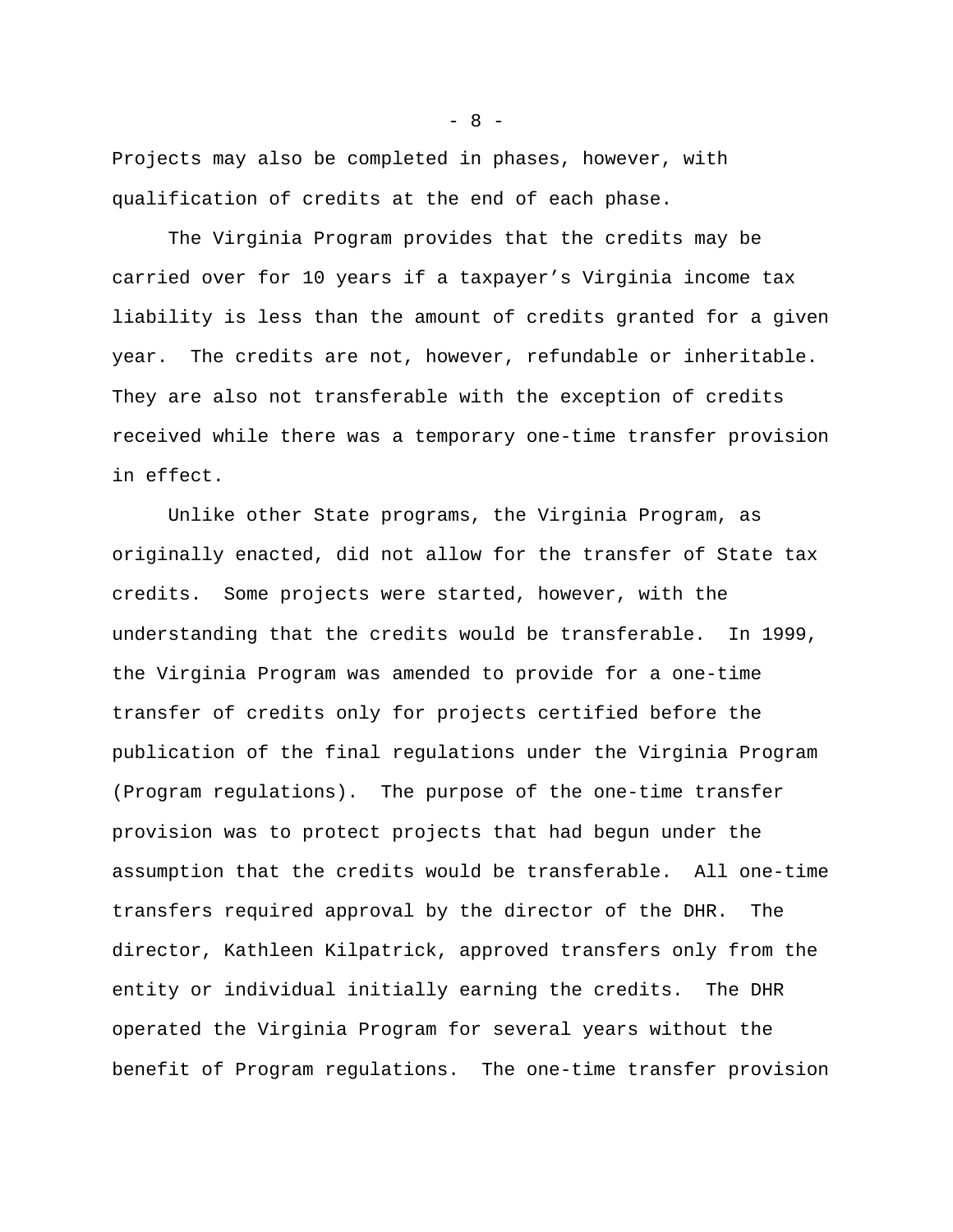was not included in the final Program regulations, which were not published until September 2002.

#### Daniel Gecker and the Formation of the Virginia Historic Funds

The Internal Revenue Service (IRS) had issued no direct guidance regarding the Federal tax treatment of allocated State tax credits when the Virginia Program was enacted. Accordingly, the DHR sought advice from professionals with expertise in the areas of tax credits and historic rehabilitation in drafting the Program regulations. In 1996 the director of the DHR asked Daniel Gecker to serve on the DHR committee that assisted in drafting the Program regulations. Mr. Gecker had represented clients involved in historic rehabilitation and Federal historic credits as an attorney for 20 years when the Virginia Program was enacted. In addition, Mr. Gecker consulted regularly with other practitioners across the country including William Machen, a well-known tax credits practitioner and partner at Holland & Knight, regarding the Federal tax implications of State tax credits generally and of the Virginia Program's allocation provision specifically. Mr. Gecker agreed to help draft the regulations and has continued to provide legal and other advice to the DHR and its personnel pro bono. In addition, Mr. Gecker served as the managing partner of the Richmond office of Kutak Rock, LLP, one of a few national firms with a tax credits practice.

- 9 -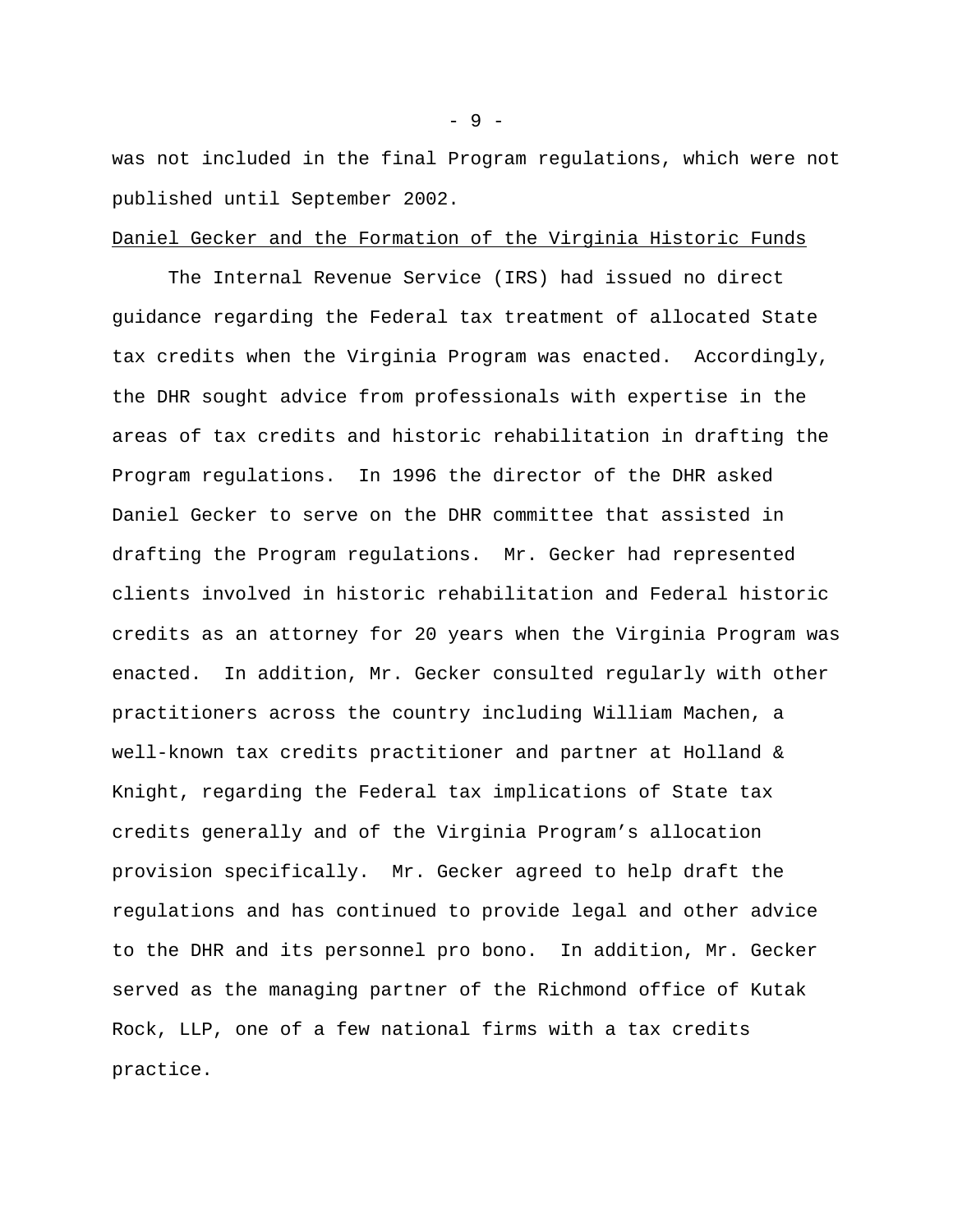Robert Miller and George Brower also provided their expertise to the DHR. Mr. Miller had been restoring historic buildings as a real estate developer for over 30 years when introduced to the Virginia Program. Mr. Brower was a senior vice president of Howard Weil, a division of the investment firm Legg Mason Wood Walker Inc. (Legg Mason). Mr. Gecker, Mr. Miller, and Mr. Brower realized that funding existed for large rehabilitation projects, yet many smaller projects had difficulty obtaining financial support. They discussed ways to increase the Virginia Program's reach by pooling capital for smaller projects that did not have the resources to attract funding. These discussions were the springboard for the idea that became the Virginia Historic Funds.

### Overview of the Virginia Historic Funds

Mr. Gecker, Mr. Miller, and Mr. Brower (the principals) formed Virginia Historic Tax Credit Fund 2001, LLC (general partner) in 2001 to provide funding for smaller historical rehabilitation projects. The general partner was the tax matters partner (TMP) and general partner or managing member of the source partnership and its pass-thru partners, SCP LLC and SCP LP (lower-tier partnerships). The purpose of the partnerships was to acquire interests in a diverse selection of partnerships or limited liability companies (developer partnerships) that were involved in the qualified rehabilitation of real property and

 $- 10 -$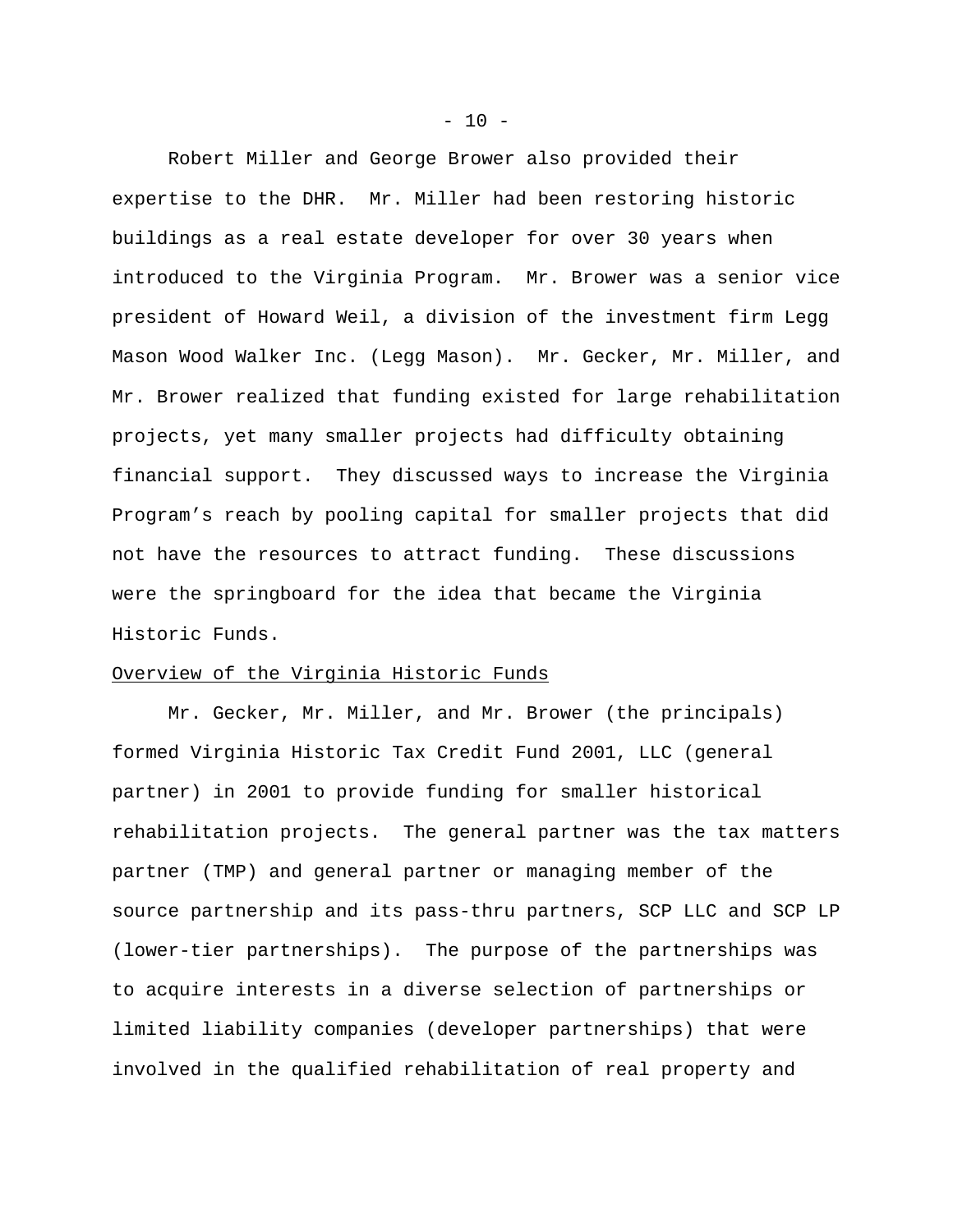entitled to State tax credits. The partnerships could then pool capital to support both large and small historic rehabilitation projects. Some of the resulting State tax credits would then be allocated to the partnerships and, ultimately, to the investors.

Mr. Gecker and Mr. Miller each held a 35-percent interest in the general partner. Mr. Miller held his interest through his wholly owned entity BKM, LLC (BKM). Mr. Brower held the remaining 30-percent interest. The principals were actively involved in the partnerships' activities. Mr. Gecker contributed his legal skills and knowledge of Federal and State tax credits. Mr. Miller contributed his knowledge of historic rehabilitation and served as the developer of some of the projects that generated the credits at issue. Finally, Mr. Brower was primarily responsible for communications between the Virginia Historic Funds and the developer partnerships.

# Marketing the Partnerships

The Virginia Historic Funds actively sought investors willing to contribute capital to the partnerships during the years at issue. The principals approached various accounting and investment firms to locate interested investors. These firms examined the structure of the partnerships and provided advice to their clients about participating in the partnerships. Multiple representatives of these firms stated they discussed the partnership allocation provision of the Virginia Program with the

 $- 11 -$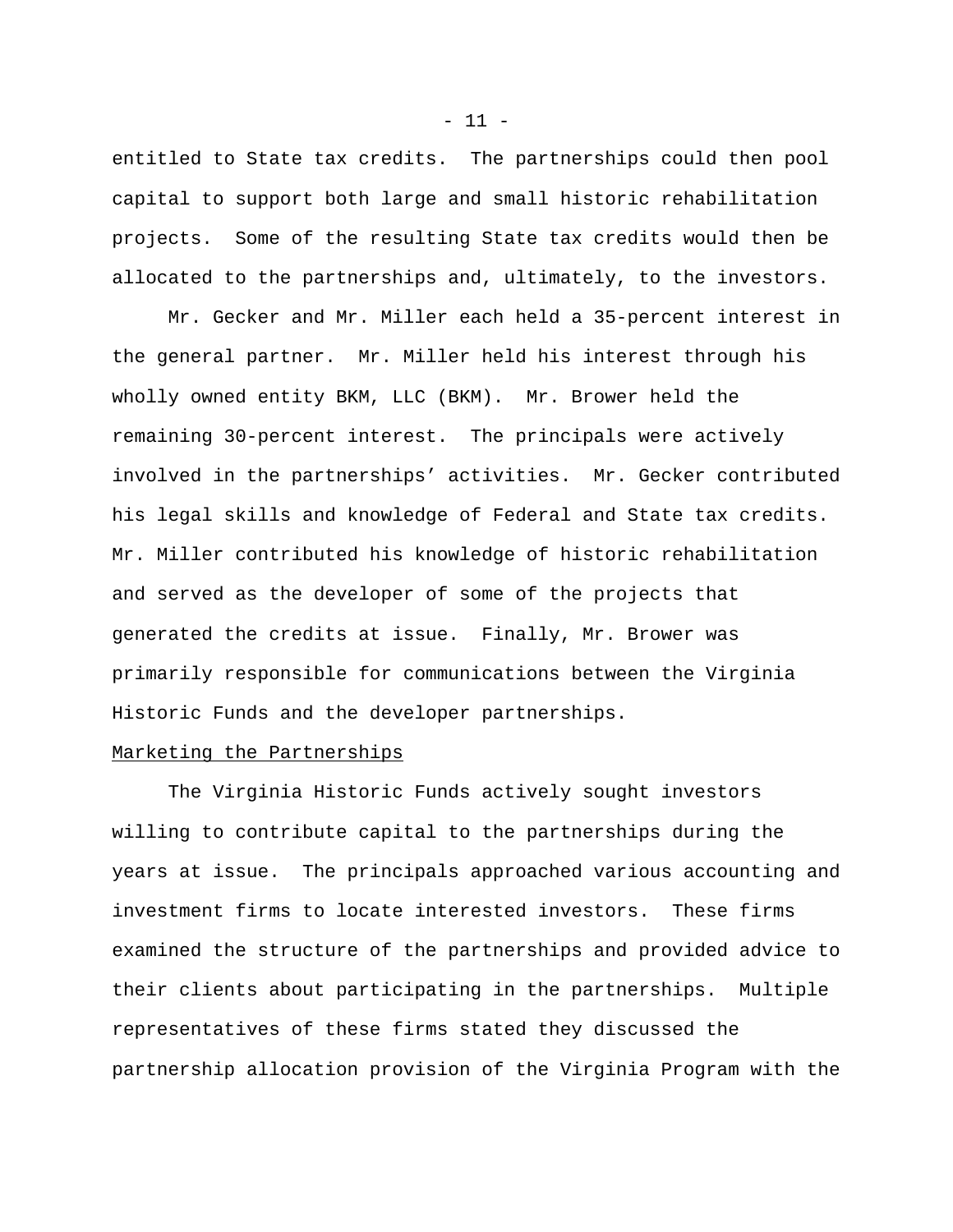investors they referred to the partnerships. In addition, the accounting firms typically coordinated the execution of their clients' agreements with the partnerships and handled their Virginia and Federal tax planning and reporting.

Several pamphlets and letters were used to market the Virginia Historic Funds. Some of the marketing materials originated with Mr. Brower and were used in communications with developer partnerships or investors. Other materials were prepared by accounting firm Witt Mares & Co., PLC (Witt Mares) and were given to some of its clients. The Witt Mares materials addressed both the State and Federal tax consequences of investment in the Virginia Historic Funds. The written promotional materials distributed by the partnerships emphasize the dual purpose of investment in the partnerships. These materials highlighted the partnerships' role in the preservation of Virginia's architectural heritage and discussed numerous benefits of rehabilitation to the community at large. The materials also addressed the role of State tax credits in funding historic rehabilitation and the Virginia Program's partnership allocation provision. The marketing materials advise potential investors that they must invest as partners in the partnerships to be entitled to State tax credits. Some of the marketing materials use the colloquial terms "sell" or "sold" when discussing the Virginia Program's complicated allocation

 $- 12 -$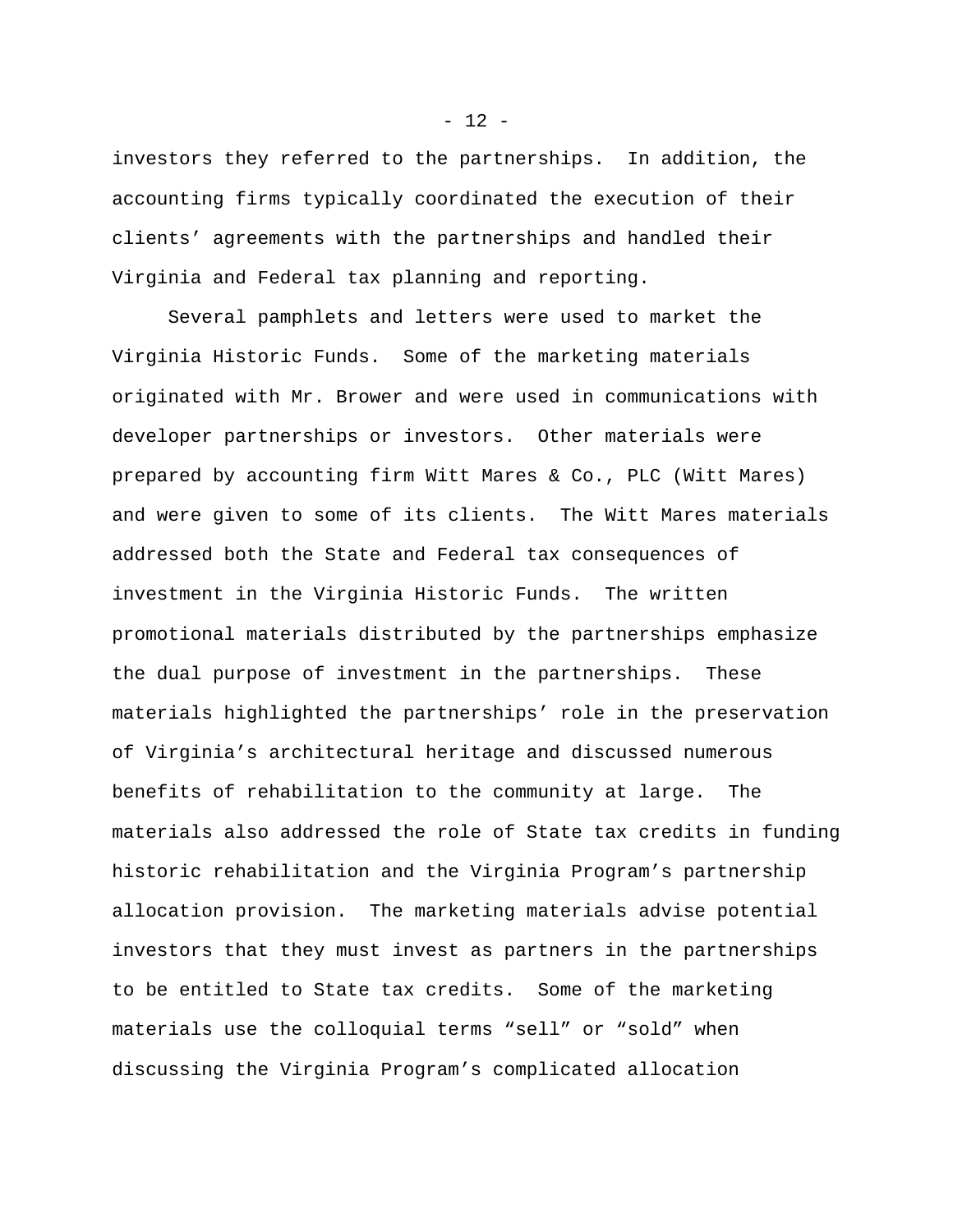provision. These terms were quoted, stressing that they were colloquialisms.

### Investors

The investors' participation in the partnerships is the focus of this litigation. The source partnership included 181 investors, while SCP LLC included 93 investors and SCP LP included eight investors. Each investor made a contribution of capital in exchange for a partnership or LLC interest. The 181 investors in the source partnership collectively contributed \$3,959,962, SCP LP's eight investors collectively contributed \$1,494,000, and SCP LLC's 93 investors collectively contributed \$1,541,370. The lower-tier partnerships contributed all their capital contributions to the source partnership. Accordingly, the total investor contributions to the source partnership were \$6,995,332.

The partnerships were tiered to reflect the various ways investors were introduced to the Virginia Historic Funds. The investors in SCP LP were largely clients of Legg Mason. Similarly, the investors in the source partnership and in SCP LLC were clients of Witt Mares or Biegler & Associates, P.C., another accounting firm.

 $- 13 -$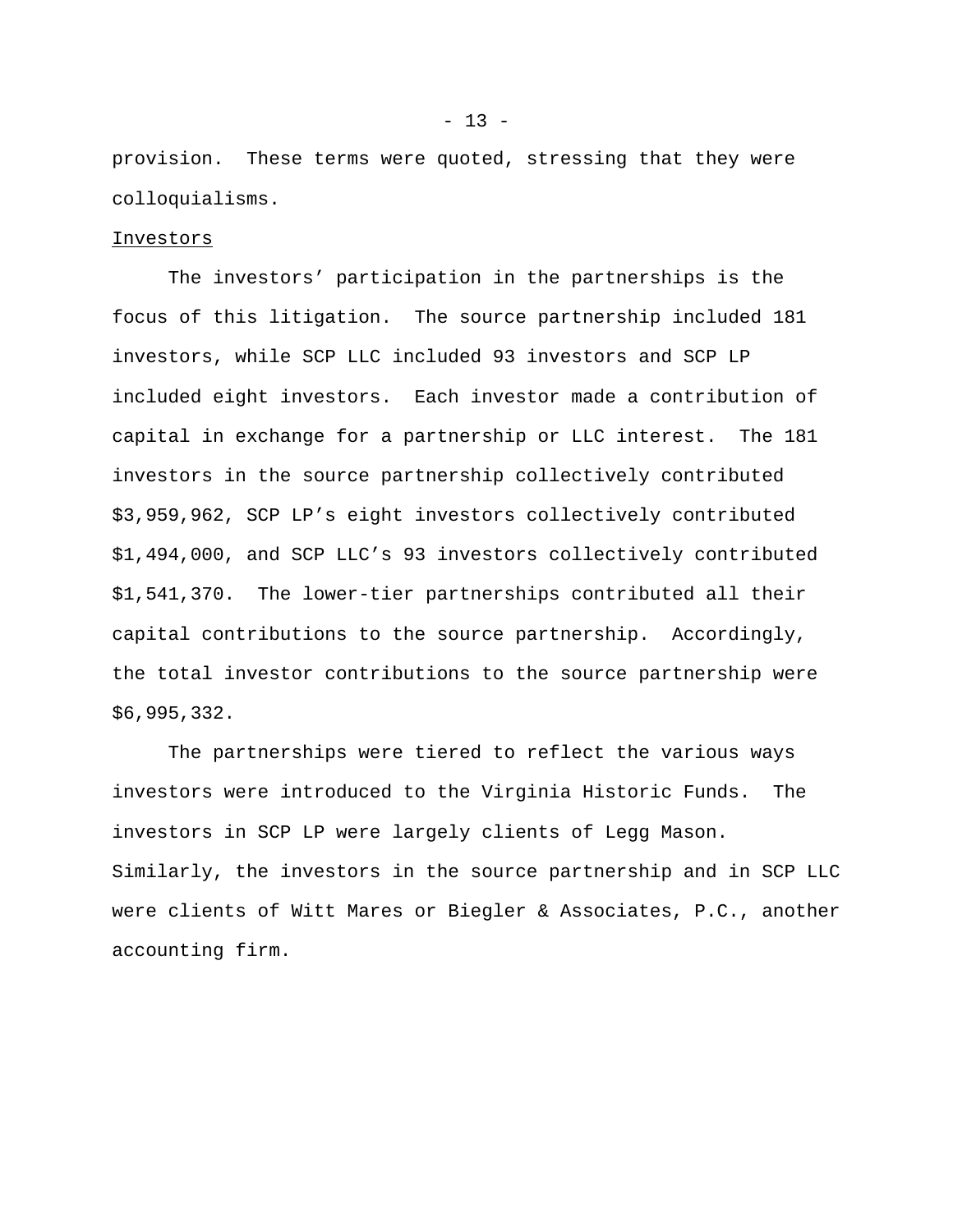The following graph depicts the structure of the Virginia Historic Funds.

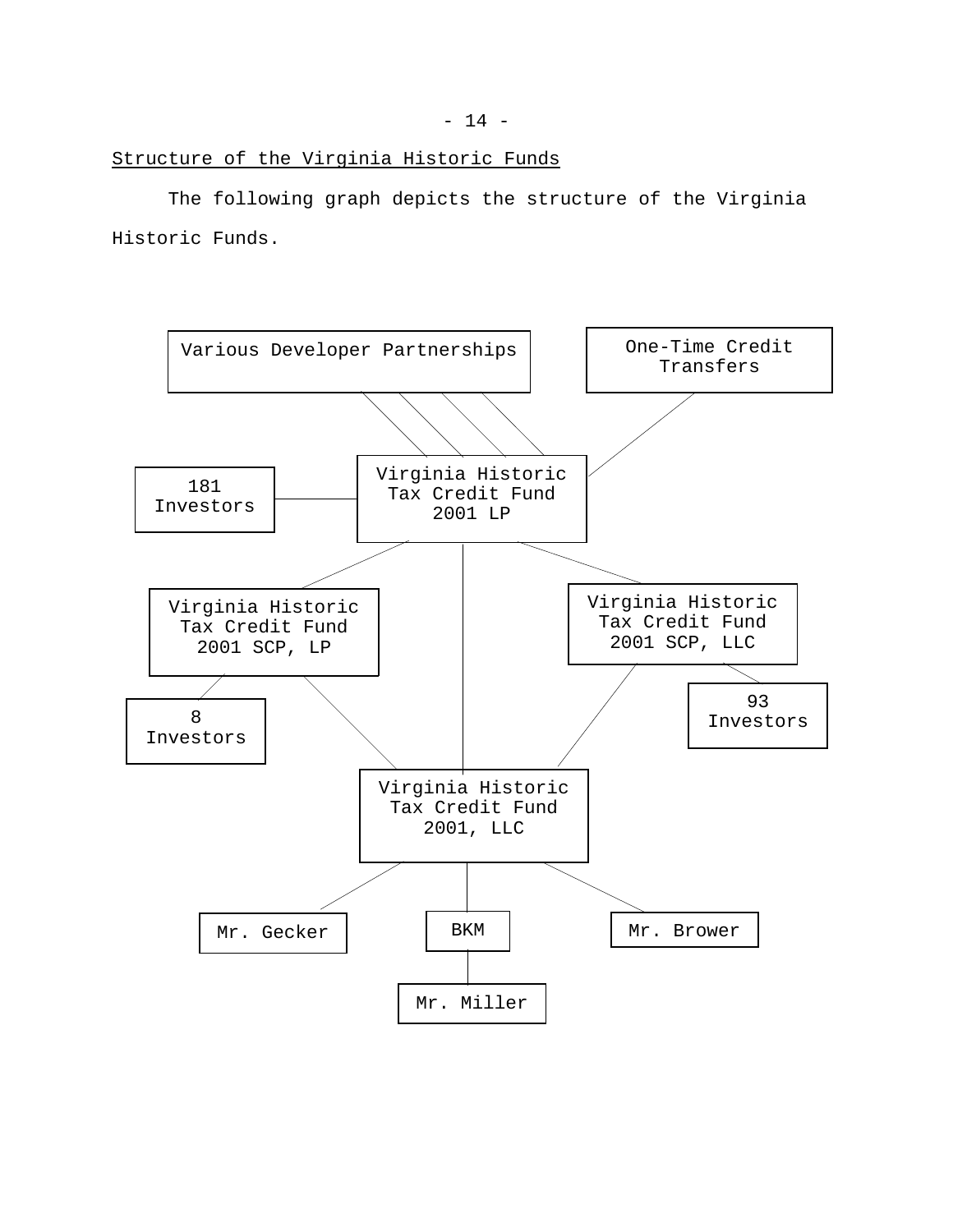### Partnership Documents

The investors signed partnership agreements, subscription agreements, and option agreements (partnership documents) and wrote checks for their respective capital contributions. The partnership agreements contained standard provisions defining the operation of the partnerships and the relationships of the parties involved. The partnership agreements provided that the partners would share in the partnerships' profits and losses in proportion to their respective ownership interests and that the partners were entitled to distributions upon dissolution in accordance with positive balances in their respective capital accounts, all as required by State law. The subscription agreements set the investors' capital contribution and expected allocation of State tax credits. Generally, an investor would contribute 74 cents for every dollar of expected State tax credit.

The partnership documents included traditional limited partnership provisions that limited the investors' liability for partnership debts to their individual capital contributions. The partnership agreements also included language that limited the risk to the investors' capital contributions. This language indicated that the investors would receive a part of their contribution back, less expenses, if the partnerships failed to pool sufficient State tax credits. The partnerships balanced

 $- 15 -$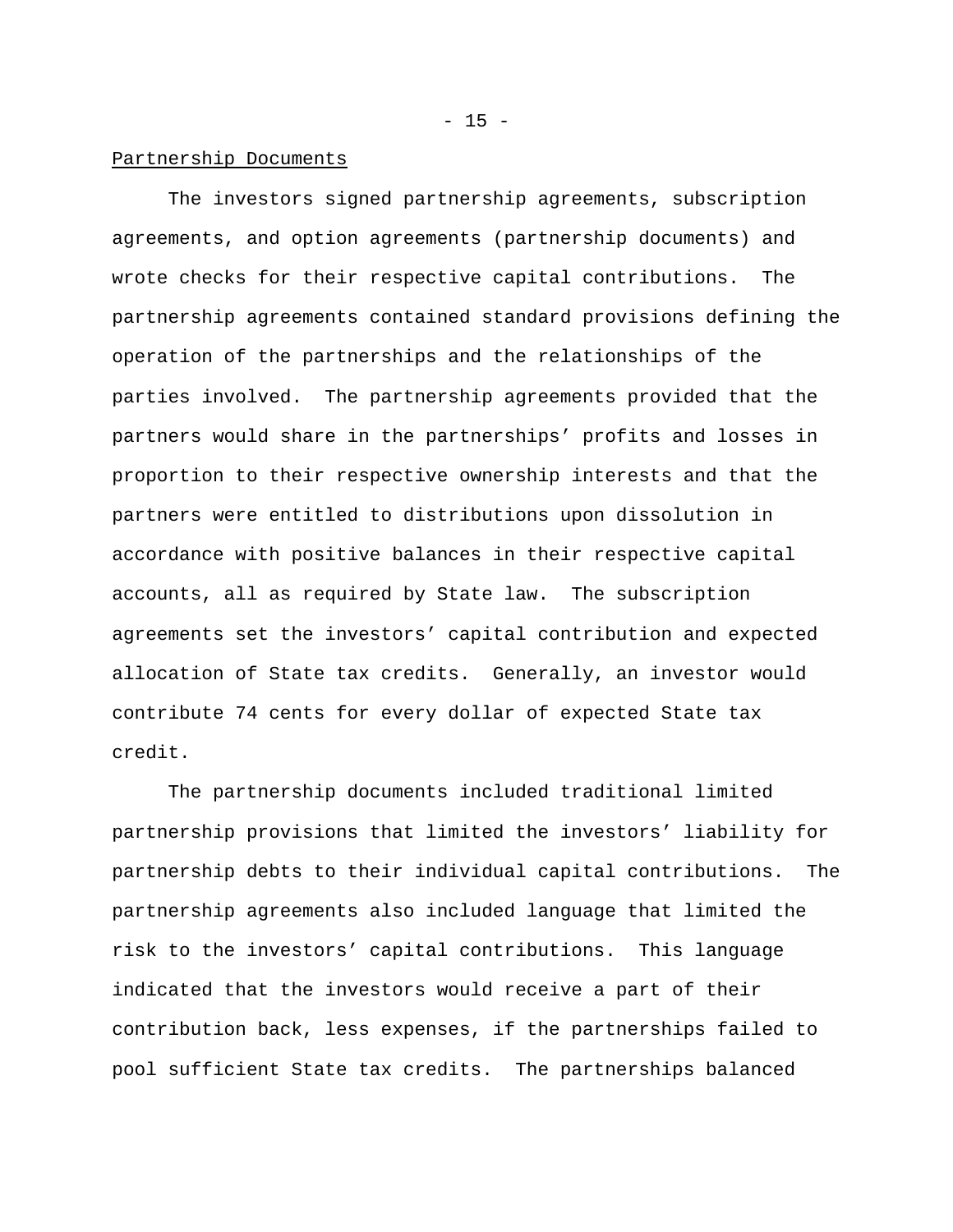this risk by including provisions in its agreements with the developer partnerships that the developer partnerships would compensate the Virginia Historic Funds if the developer partnerships failed to obtain State tax credits or if the credits were revoked. Finally, the option agreements provided that the general partner could purchase an investor's limited partnership interest for fair market value after the partnership had fulfilled its purpose.

#### Activities of the Virginia Historic Funds in 2001

The source partnership became a partner in each of several developer partnerships that earned State tax credits for 2001. The source partnership also purchased State tax credits earned in 2001 under the one-time transfer provision. The pooled credits were not designated for allocation to any one particular investor. Instead, the investors were allocated a share of credits from the pool of credits. The partnerships allocated the State tax credits to the investors on their respective Schedules K-1, Partner's Share of Income, Credits, Deductions, etc., for 2001. The investors in the source partnership were allocated \$5,354,302 of pooled credits, the investors in SCP LLC were allocated \$1,972,297 of credits, and the SCP LP investors were allocated \$1,867,500. The State tax credits were not transferable when held by the partnerships or the investors. The

 $- 16 -$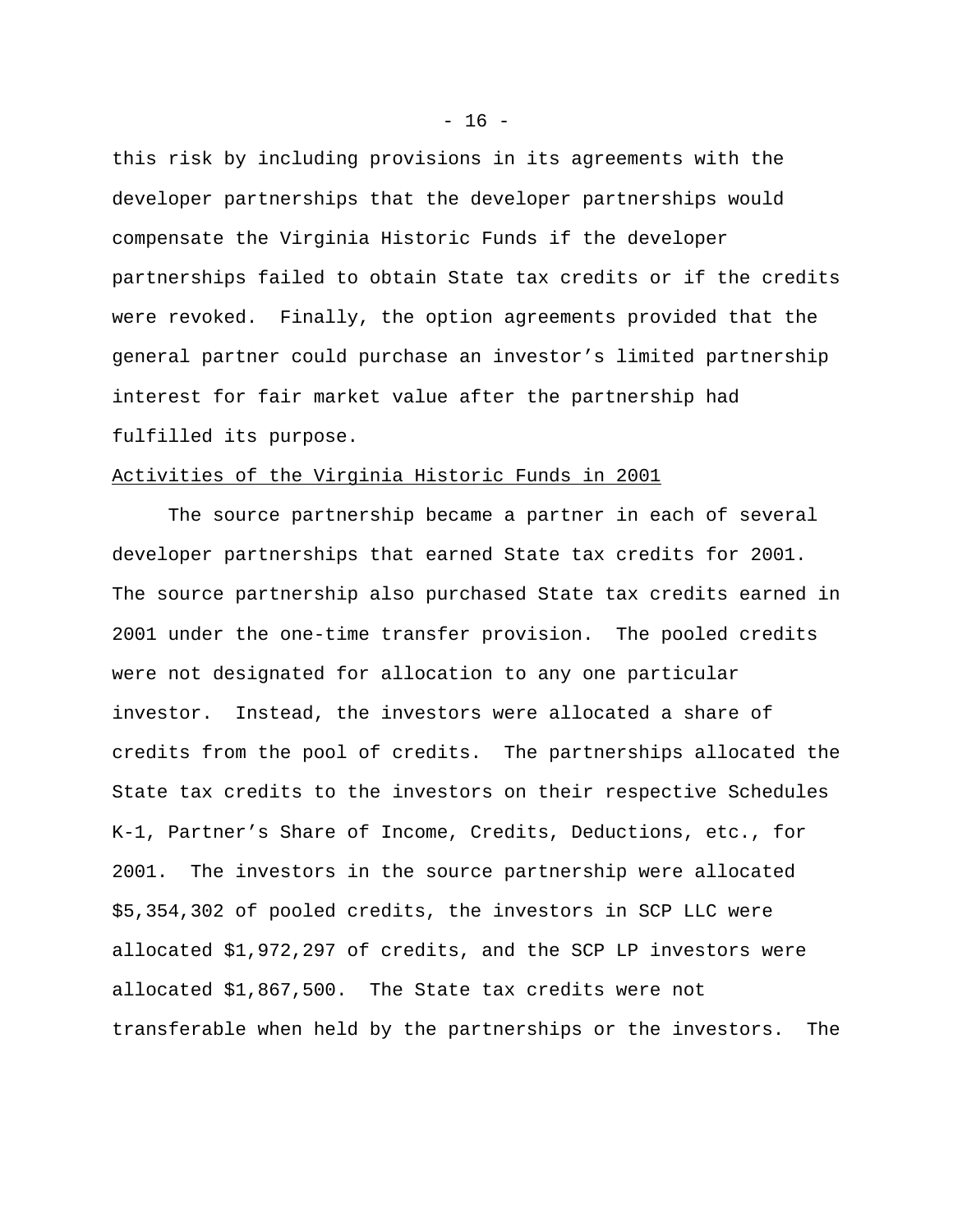investors were eventually bought out after the partnerships accomplished their purpose.

#### The Partnerships' Reporting Position

The Virginia Historic Funds timely filed Forms 1065, U.S. Return of Partnership Income, for both 2001 and 2002. The partnerships reported the tax credit allocations to their investors on Schedules K-1 and included the accompanying certificates. Similarly, the partnerships reported capital contributions from their respective investors. The source partnership also reported the flow-through contributions from the lower-tier partnerships.

In addition, the source partnership reported expenses of \$1,662,815 in 2001 and \$1,479,373 in 2002 for "Tax Credit Acquisition Fees" on its Forms 1065. The source partnership incurred these expenses when it acquired tax credits under the one-time transfer provisions in the Virginia Program. The source partnership also deducted \$30,000 in 2001 and \$58,164 in 2002 for legal expenses.

### Respondent's Examination of the Virginia Historic Funds

Respondent launched concurrent examinations for the partnerships' 2001 and 2002 taxable years, as well as the 2002 and 2003 taxable years of the 2002 Virginia Historic Funds (successor entities). Respondent's revenue agent met with Mr. Gecker and other partnership representatives on multiple

- 17 -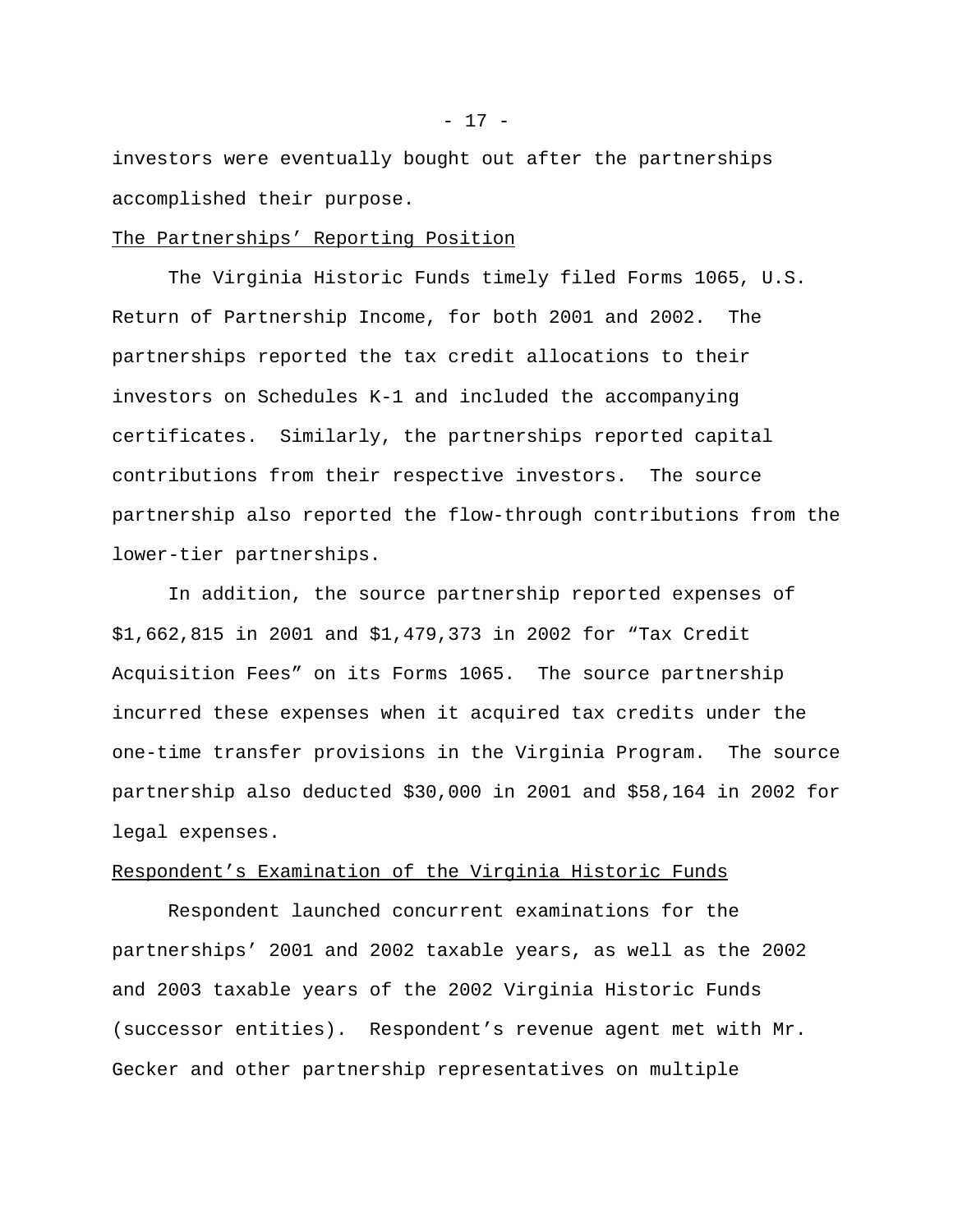occasions with respect to each entity. Mr. Gecker cooperated with the revenue agent, explaining the operations of the various entities in detail and describing their relationships with one another. The Virginia Historic Funds did not execute extensions of the period of limitations on assessment for 2001. They did execute extensions for 2002, however.

Respondent issued the source partnership and the lower-tier partnerships six separate FPAAs for 2001 and 2002 in October 2007. Respondent determined that the investors were not partners for Federal tax purposes and that the investors' capital contributions to the partnership and receipt of the State tax credits in return were instead sales of State tax credits. In the alternative, respondent determined that, if the investors were partners, the transactions were disguised sales of State tax credits. Respondent also determined that each partnership recognized unreported income from these sales in the amount of its investors' collective capital contributions. Finally, respondent determined in each of the respective FPAAs that "the partnership was formed with a principal purpose to reduce substantially the present value of the partners' aggregate tax liability in a manner that is inconsistent with the intent of subchapter K. Accordingly, the partnership should be disregarded pursuant to Treas. Reg. § 1.701-2(b)." Respondent omitted the word "federal" from the phrase "aggregate federal tax liability"

 $- 18 -$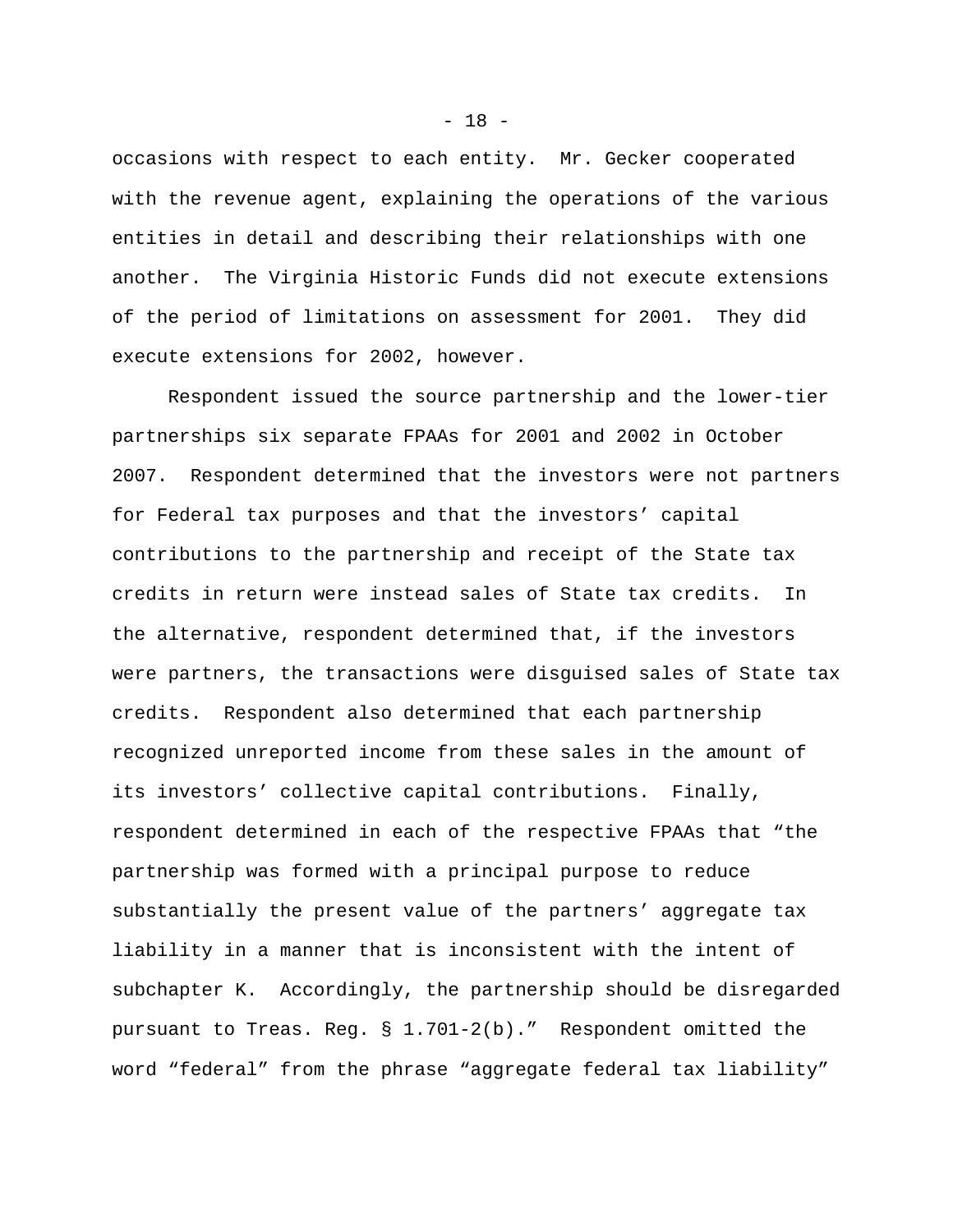reproduced from section 1.701-2(b), Income Tax Regs. (anti-abuse regulation). Respondent conceded on the eve of trial that the anti-abuse regulation does not apply to these partnerships formed, in part, to reduce the investors' State tax liabilities.

The TMP timely filed petitions for readjustment of partnership items for the Virginia Historic Funds, and a lengthy trial was held.

#### OPINION

#### I. Introduction

We must decide whether the partnerships' allocations of State tax credits to the investors pursuant to State law must be treated as sales for Federal tax purposes. Respondent argues that the Virginia Historic Funds acted as a retailer between the developer partnerships and the investors and received \$1.5  $million<sup>7</sup>$  in gross income for the reselling of State tax credits. In doing so, respondent challenges the substance of the investors' participation in the partnerships using two alternative arguments. First respondent argues that the investors were not partners in the partnerships for Federal tax purposes and that the substance over form doctrine dictates that the investors purchased State tax credits rather than investing

 $- 19 -$ 

 $7$ Investors contributed a total of \$6,995,332 to the Virginia Historic Funds, and the partnerships then contributed \$5,131,702.58 to the developer partnerships. Respondent has allowed \$330,986 in costs. Accordingly, respondent alleges a net partnership gain of \$1,532,643.42, less other costs.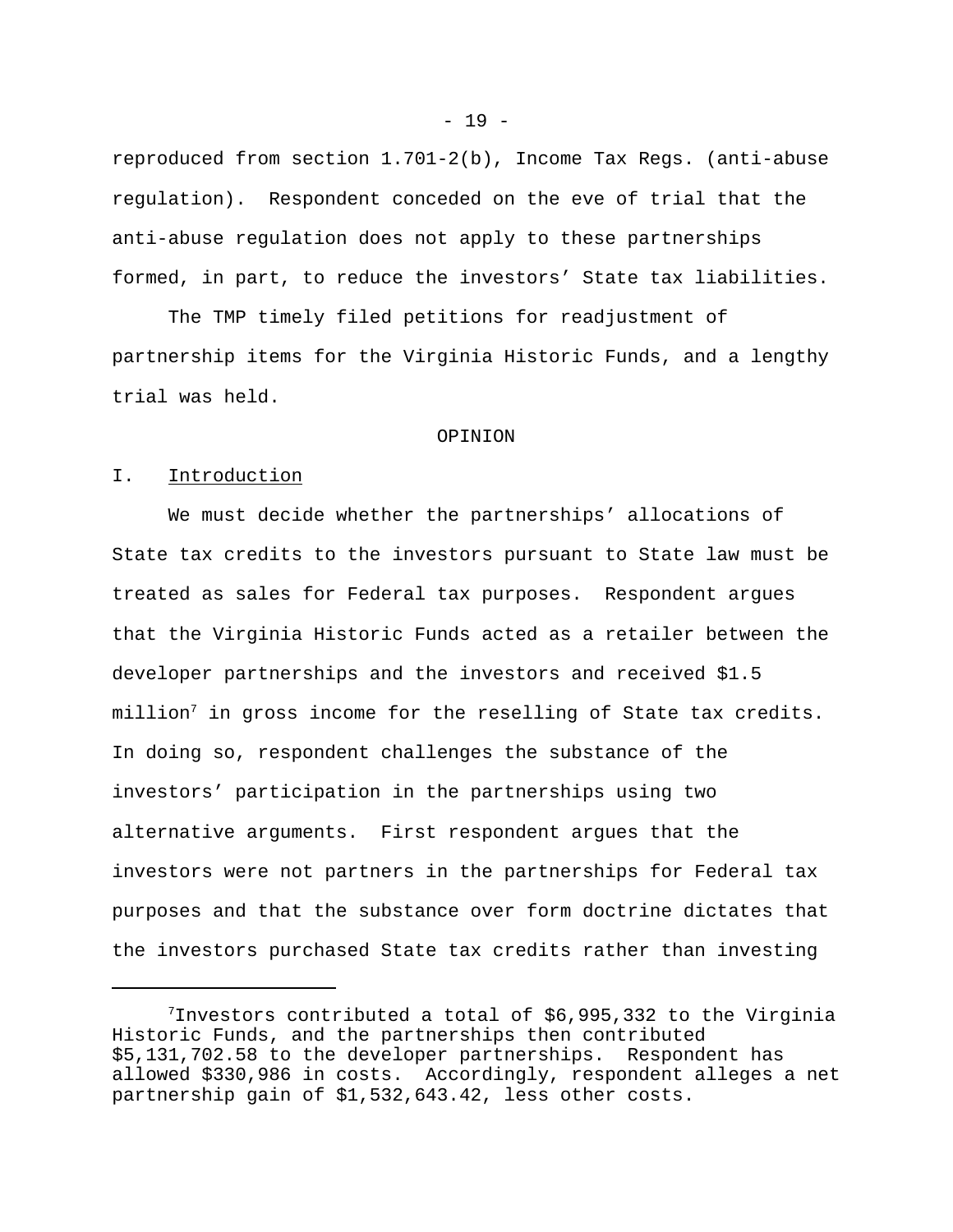in a diverse group of developer partnerships to rehabilitate historic properties. Alternatively, respondent argues that the transactions between the investors and the partnerships were disguised sales under section 707. We disagree with both of respondent's arguments. Instead, we hold that the substance of the transactions matched their form.

We address each of respondent's alternative arguments in turn and then address the impact of the relevant limitations period. We begin with the burden of proof.

### II. Burden of Proof

The parties disagree whether the burden of proof shifted to respondent under section 7491(a). The Commissioner's determinations in an FPAA are generally presumed correct, and a party challenging an FPAA has the burden of proving that the Commissioner's determinations are in error. Rule 142(a); Welch v. Helvering, 290 U.S. 111, 115 (1933); Republic Plaza Props. Pship. v. Commissioner, 107 T.C. 94 (1996). The burden of proof shifts to the Commissioner under section 7491(a) with respect to a factual issue under certain circumstances. The burden shifts to the Commissioner if the taxpayer introduces credible evidence with respect to the issue and meets the other requirements of section  $7491(a)$ . Sec.  $7491(a)(2)(A)$  and  $(B)$ . We find that both parties have satisfied their respective burdens of production. A shift in the burden of persuasion "has real significance only in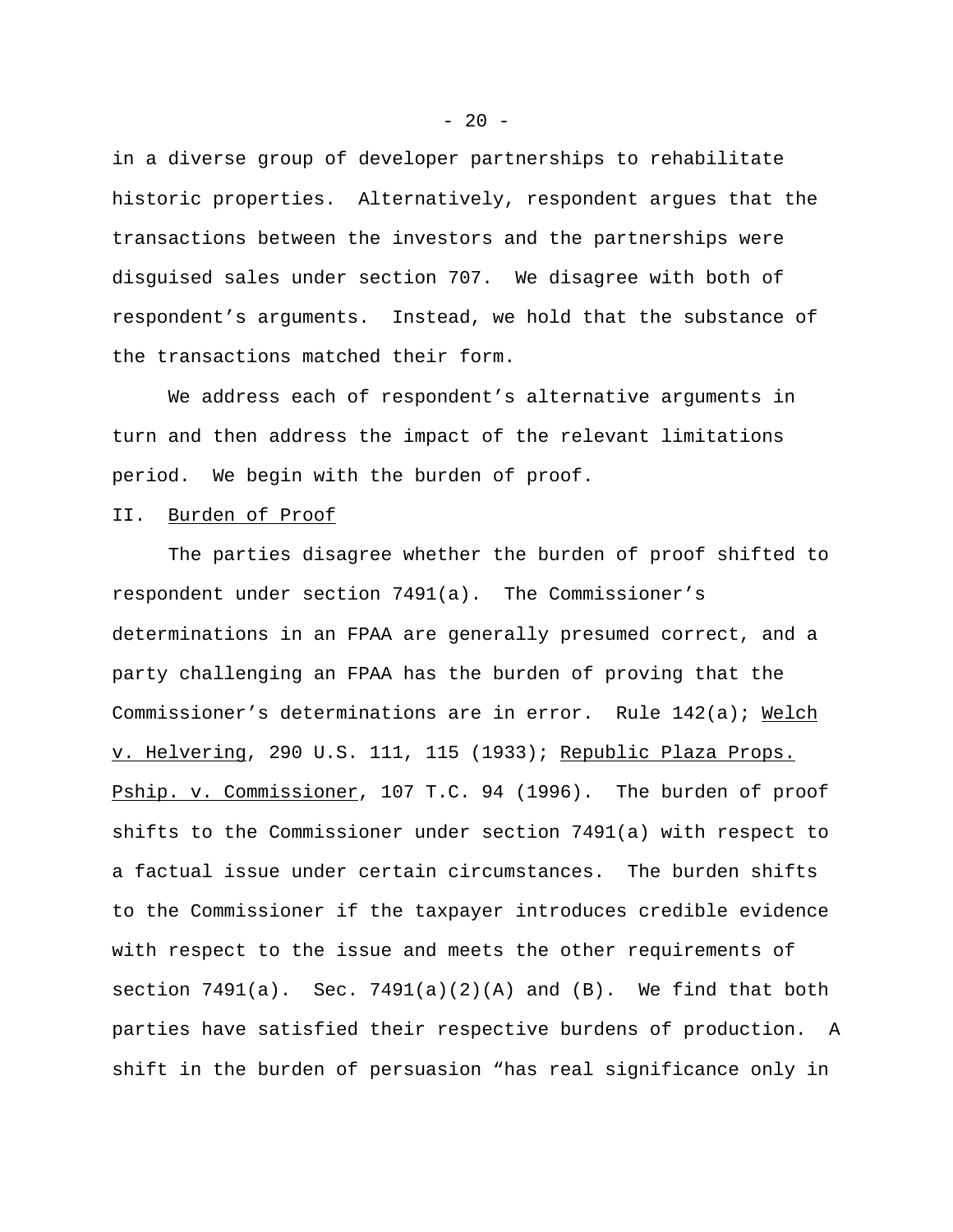the rare event of an evidentiary tie." Blodgett v. Commissioner, 394 F.3d 1030, 1039 (8th Cir. 2005), affg. T.C. Memo. 2003-212. We do not find that to be the case here. We therefore decide this case on the weight of the evidence.

#### III. The Investors Were Partners for Federal Tax Purposes

We now address whether the investors were partners in the Virginia Historic Funds for Federal tax purposes. Respondent admits that the Virginia Historic Funds were valid partnerships among the principals for Federal tax purposes and no longer argues that the partnerships should be disregarded under the anti-abuse regulation or the sham transaction doctrine.<sup>8</sup> Respondent argues, however, that the investors were not partners in these partnerships because the investors did not intend to join together for any business purpose other than the sale of State tax credits. Petitioner counters that the investors were partners who pooled capital to support a diverse group of developer partnerships and to share a net economic benefit from the resulting pool of State tax credits. We agree with petitioner after carefully considering the extensive evidence and

 $- 21 -$ 

<sup>&</sup>lt;sup>8</sup>The Court of Appeals for the Fourth Circuit requires that in order to treat a transaction as a sham a "court must find that the taxpayer was motivated by no business purposes other than obtaining tax benefits in entering the transaction, and that the transaction has no economic substance because no reasonable possibility of a profit exists." Rice's Toyota World, Inc. v. Commissioner, 752 F.2d 89, 91 (4th Cir. 1985), affg. in part and revg. in part 81 T.C. 184 (1983).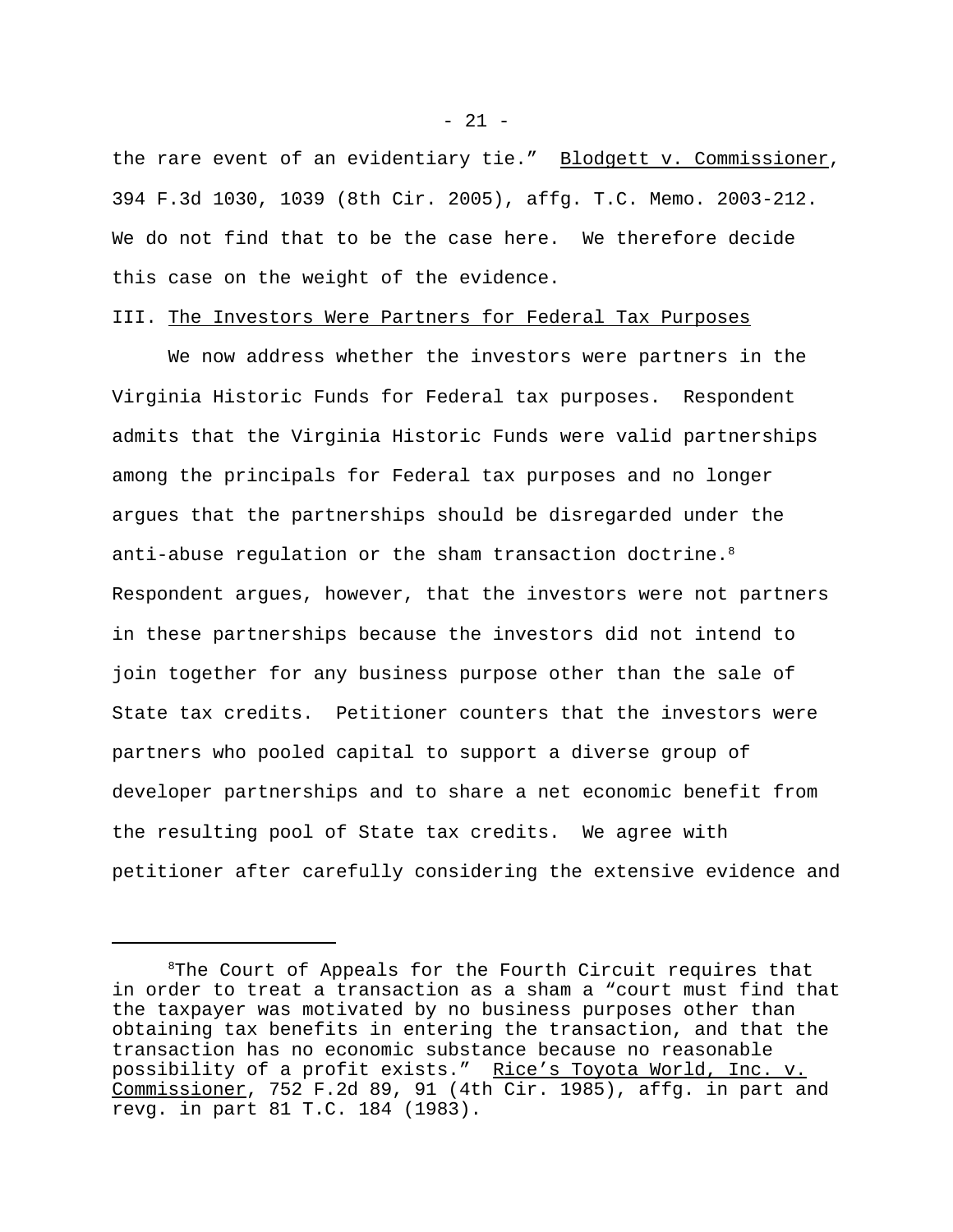testimony presented, that the investors were partners for Federal tax purposes.

We turn now to the classification of partnerships. Federal law controls classification for Federal tax purposes though status under State law may be relevant. Estate of Kahn v. Commissioner, 499 F.2d 1186, 1189 (2d Cir. 1974), affg. Grober v. Commissioner, T.C. Memo. 1972-240; Luna v. Commissioner, 42 T.C. 1067, 1077 (1964); sec. 301.7701-1(a), Proced. & Admin. Regs. "Partnership" is broadly defined in the Code, $9$  and Federal law recognizes as partnerships a broader range of multiple-party relationships than does State law. See secs. 761(a), 7701(a)(2); sec. 1.761-1, Income Tax Regs. A "partner" is a member in a "syndicate, group, pool, joint venture, or other unincorporated organization" that is classified as a partnership under Federal law. See sec. 7701(a)(2).

Respondent argues that the investors are not partners in these valid partnerships under the standards announced by the United States Supreme Court in Commissioner v. Culbertson, 337 U.S. 733, 742-743 (1949) and Commissioner v. Tower, 327 U.S. 280, 286 (1946). These decisions held that certain family partnerships were not partnerships for Federal tax purposes

<sup>&</sup>lt;sup>9</sup>A partnership is defined as "a syndicate, group, pool, joint venture, or other unincorporated organization, through or by means of which any business, financial operation, or venture is carried on, and which is not, within the meaning of this title, a trust or estate or a corporation." Sec. 7701(a)(2).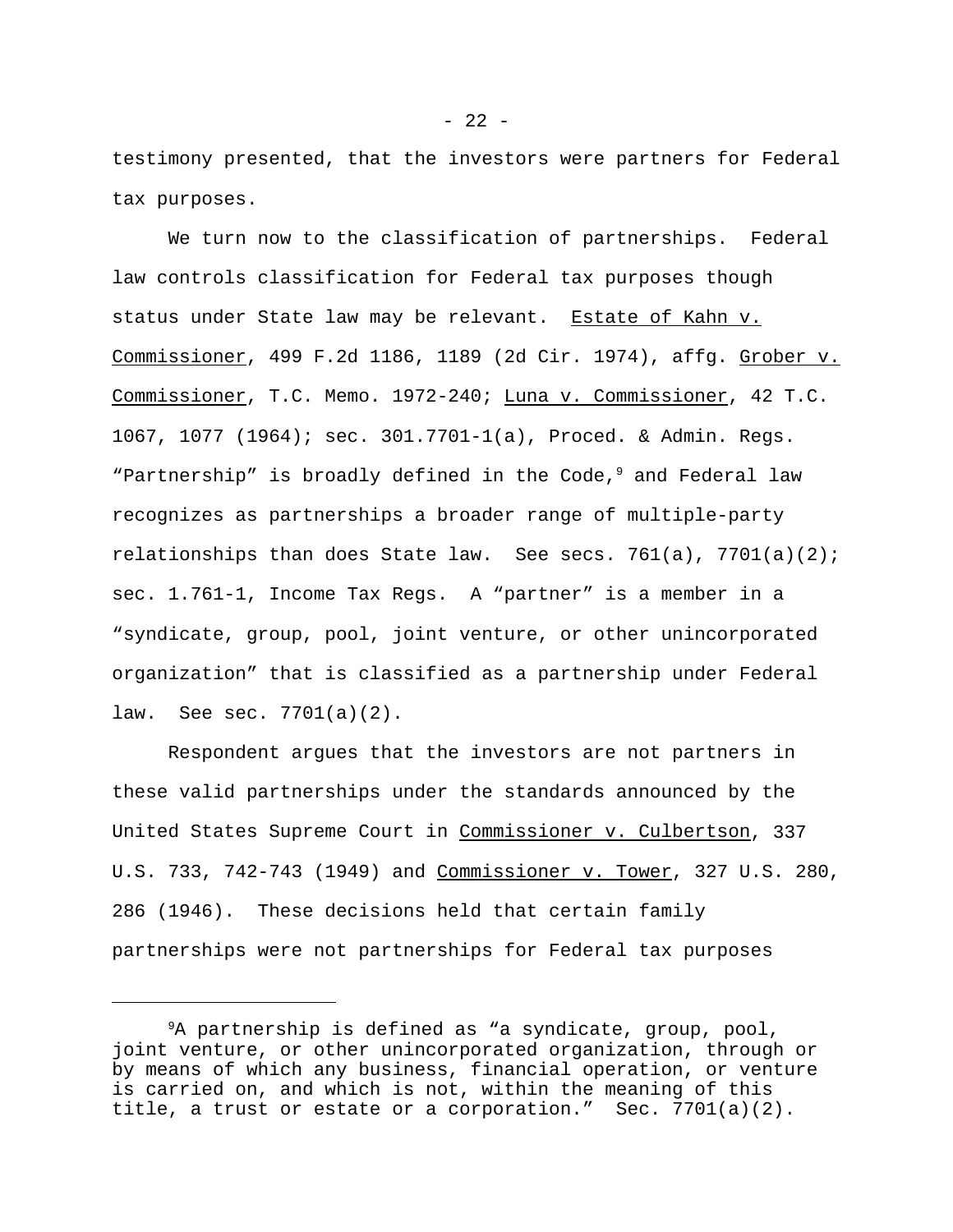because the partnership form was used to shift income earned by one family member to another family member. See Commissioner v. Culbertson, supra at 742-743; Commissioner v. Tower, supra at 286. This Court and others have relied on these cases where the Commissioner challenges a person's status as a partner for Federal tax purposes. We will therefore address respondent's argument under these cases and their progeny.

### A. The Investors' Intent Under Culbertson and Tower

In general, a partnership exists when persons "join together their money, goods, labor, or skill for the purpose of carrying on a trade, profession, or business and when there is community of interest in the profits and losses." Commissioner v. Tower, supra at 286. The existence of the requisite purpose is a question of fact that ultimately depends on the parties' intent. Commissioner v. Culbertson, supra at 742-743; Commissioner v. Tower, supra at 287. Thus, to determine whether a partnership exists, we consider whether, in light of all the facts, the parties intended to join together in good faith with a valid business purpose in the present conduct of an enterprise. Commissioner v. Culbertson, supra at 742; Allum v. Commissioner, T.C. Memo. 2005-177, affd. 231 Fed. Appx. 550 (9th Cir. 2007). We weigh several objective factors in an attempt to discern their true intent. These factors include the agreement between the parties, the conduct of the parties in executing its provisions,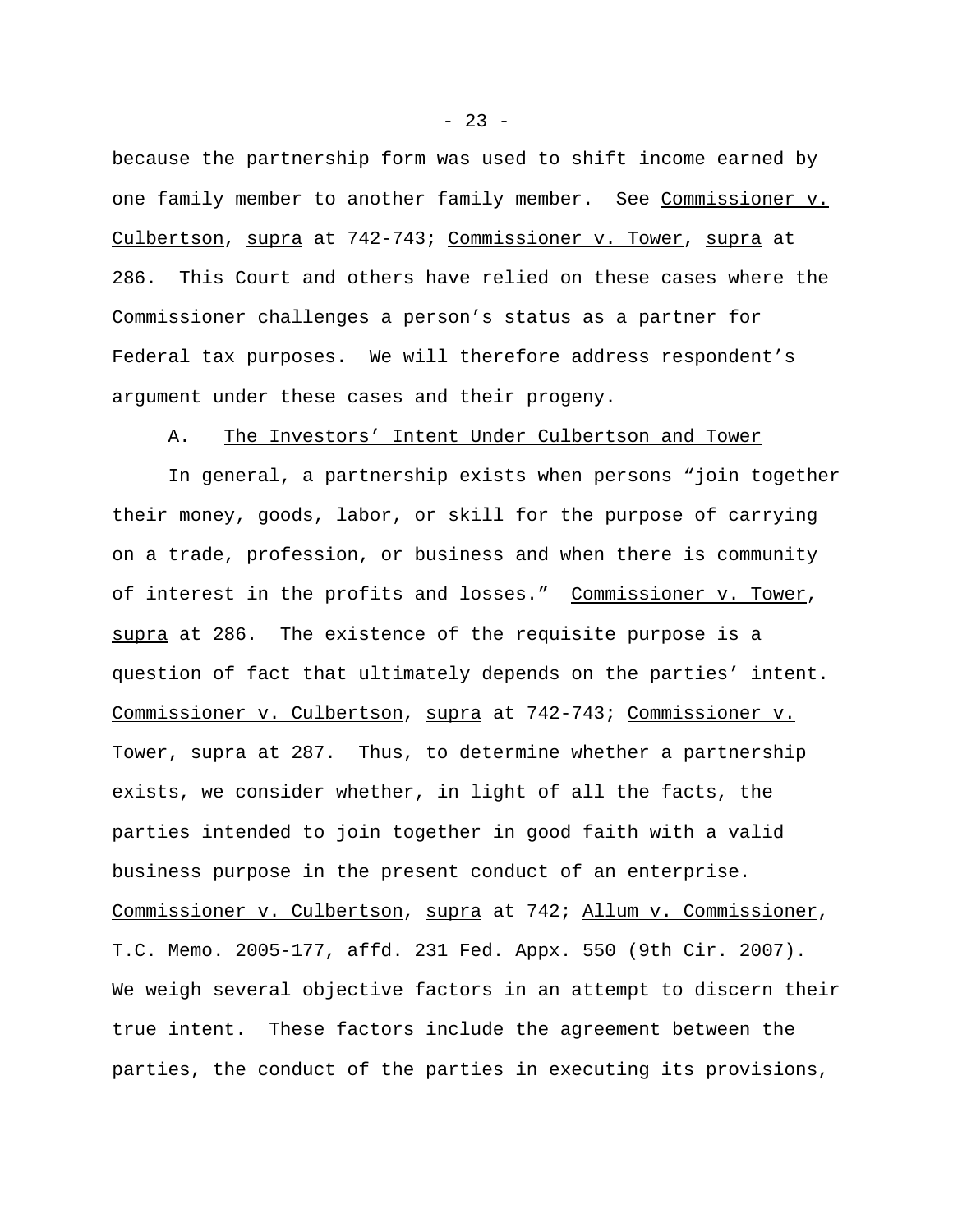the parties' statements, the testimony of disinterested persons, the relationship of the parties, their respective abilities and capital contributions, the actual control of income and the purposes for which the income is used. Commissioner v. Culbertson, supra at 742. None of these factors alone is determinative, however. Luna v. Commissioner, supra at 1077. Accordingly, we weigh the objective factors to determine the investors' intent.

### 1. The Agreement Between the Parties

The investors executed multiple documents, each of which reflects their intent to become partners in the Virginia Historic Funds. Each investor signed both a partnership agreement and a subscription agreement. Each document designated them partners. These agreements reflect each individual investor's capital contribution, the percentage of the partnership owned, and the amount of State tax credits that would be allocated to the investor when the certificates were approved. These agreements indicate the partnerships' purpose to help rehabilitate historic property and to receive State tax credits in return. Each partnership agreement specifically provided that an investor would have an interest in the profits, losses, and net cash receipts of the partnership in proportion to his or her ownership interest. Each partnership agreement also provided that assets remaining after satisfying the partnerships' liabilities shall be

- 24 -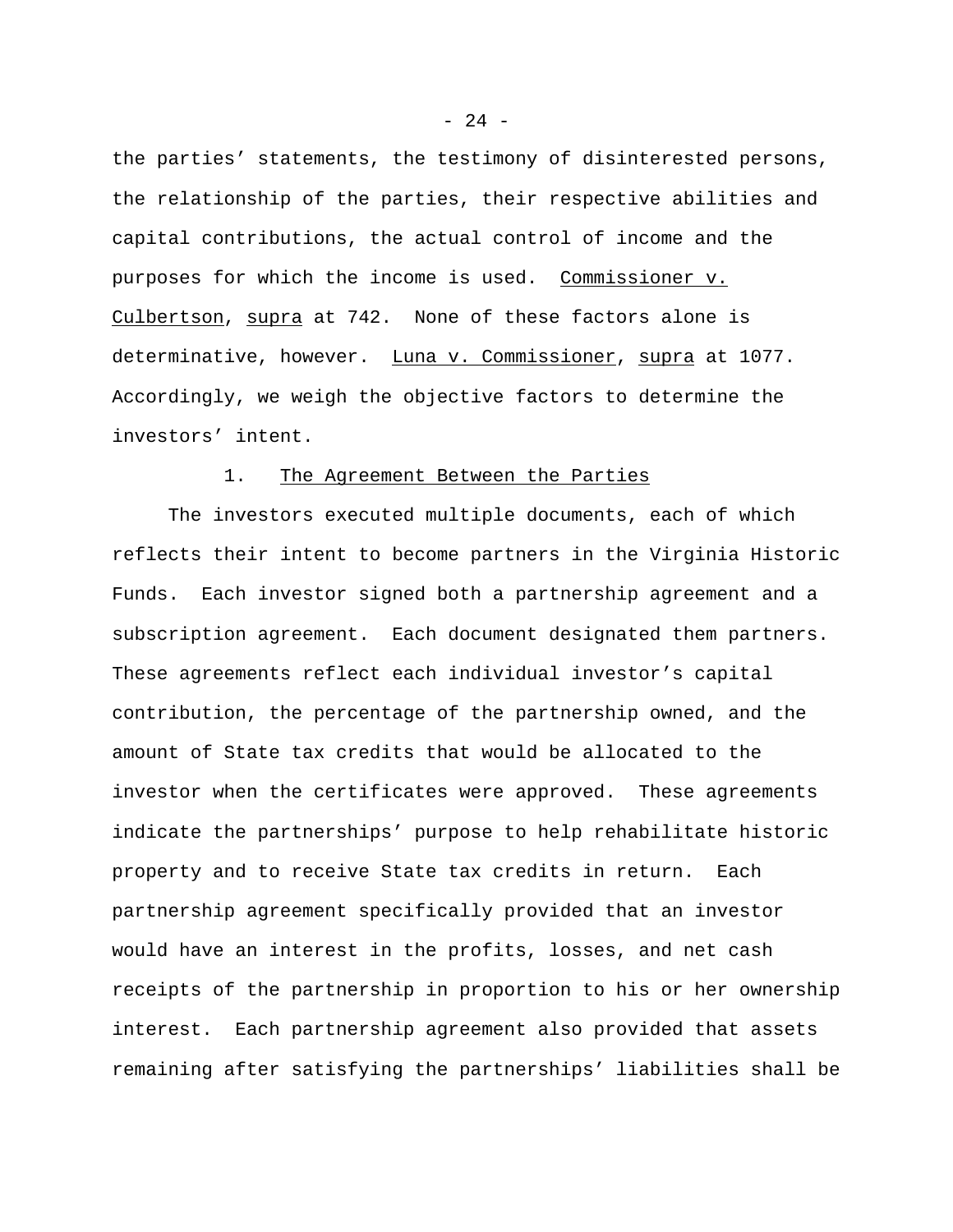distributed to the partners in accordance with positive balances in their respective capital accounts upon dissolution. These rights were enforceable under State law.

In addition, the investors were told that they must either individually own historic real property or partner with an entity that does to reap the benefit of State tax credits. The marketing materials the investors received described how their State encouraged its citizens to participate in the Virginia Program through the partnership form. They also received advice from accounting or investment firms that their involvement would be as partners. We do not ignore these facts. Most of the investors desired to support historic rehabilitation. All of them hoped to reap a net economic reward by using the credits while also limiting their risks in an appropriate manner. The Virginia Historic Funds offered the investors interests in an entity that was not only a partner in a diversified group of developer partnerships but was also managed by an expert on the Virginia Program. We therefore find that the agreements between the investors and the partnerships indicate that the investors intended to be partners.

# 2. Conduct of the Parties in Execution of the Agreement

The investors contributed capital to the partnerships upon execution of the partnership documents. The partners received Schedules K-1 from their respective partnerships allocating their

 $- 25 -$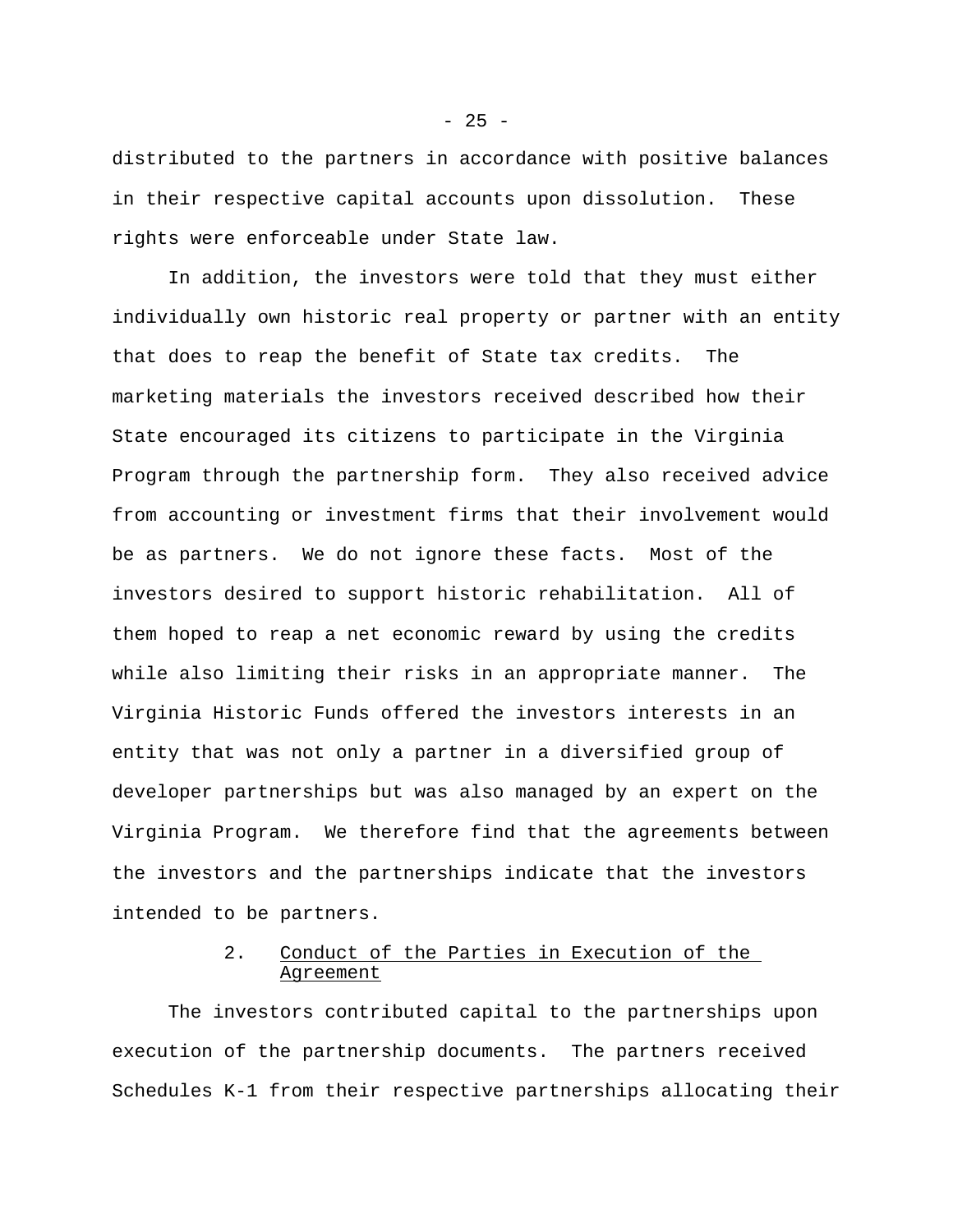shares of credits from the partnership pool as well as their shares of other partnership items. They applied the credits to their individual Virginia income tax liabilities for 2001. In addition, the investors accepted checks pursuant to the option agreements in 2002 that liquidated their partnership interests after their respective partnerships met their purposes. Further, the investors filed Federal tax returns for 2002 consistently reporting their partner status and the sale of their partnership interests under penalty of perjury. These returns were consistent with the partnership returns and the Schedules K-1. All these facts indicate the general partner and investors intended to be partners and behaved as such.

The investors also had certain rights pursuant to the partnership agreements, subscription agreements, and option agreements that were enforceable under Virginia law. Merely because they failed to exercise these rights did not negate these rights. The investors' continued participation in the successor partnerships indicates that many of the investors' purposes in joining the partnerships were achieved. We find that the conduct of the investors was consistent with their agreement with the partnerships.

### 3. The Parties' Statements

Several investors testified at trial, and all of them confirmed that they were partners in the Virginia Historic Fund

 $- 26 -$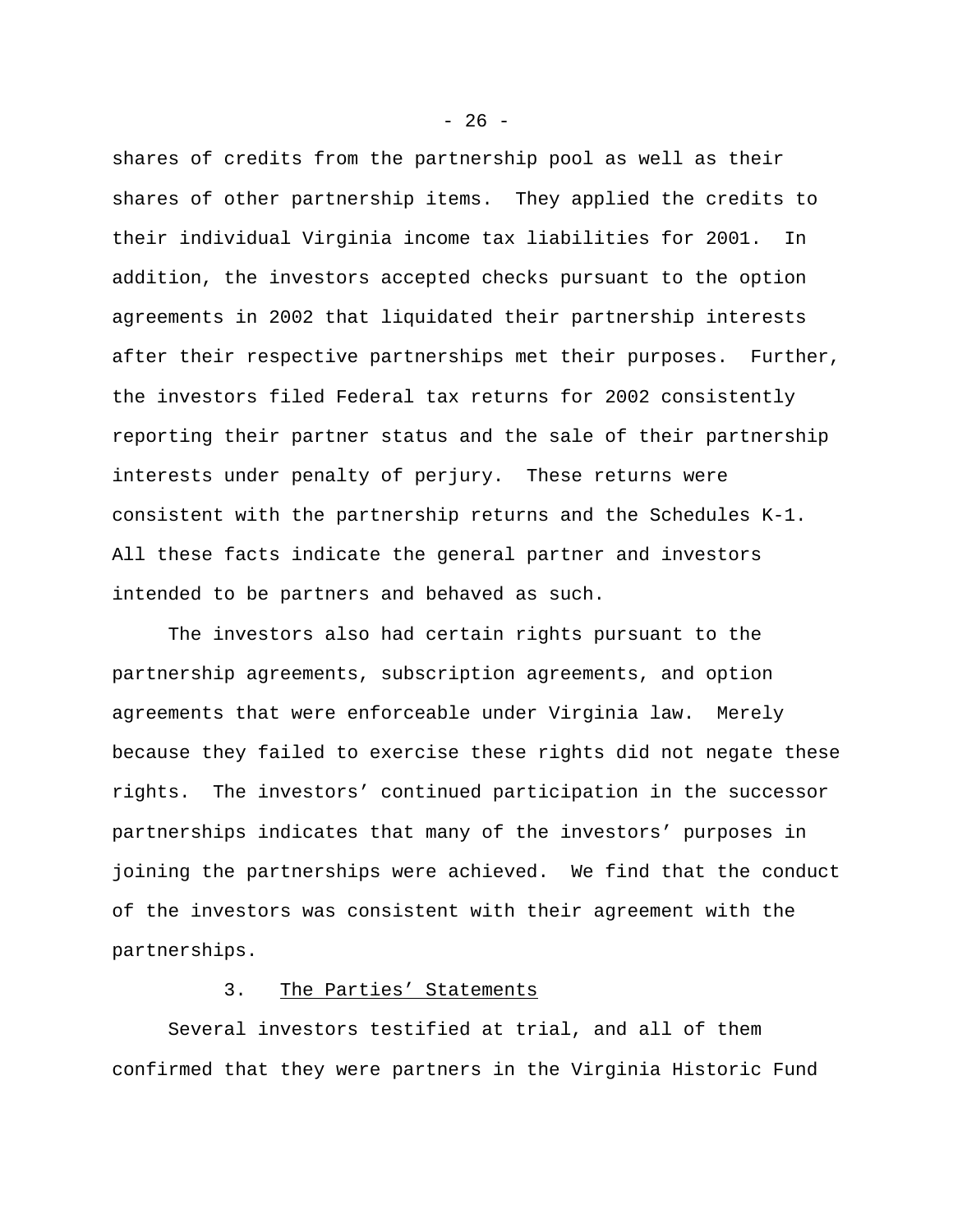in 2001. Respondent argues, however, that collectively the investors did not understand that their agreements with the partnerships made them partners. We cannot say whether the investors fully understood the legal relationship between partners in a partnership or whether they simply based their decision to participate in the partnerships on their accountants' advice and the descriptions of the partnerships that they provided. We find, however, that the investors' statements and conduct are consistent with their agreement to pool their capital with that of other investors both to facilitate the rehabilitation of historic structures, and to receive State tax credits under the Virginia Program. Specifically, the investors contributed significant capital to the partnerships, received net economic benefits for their participation, accepted checks in return for the purchase of their partnership interests, and reported both their partner status and the sale of their limited partnership interests on their individual Federal returns for 2002.

Respondent suggests that one partner's testimony that he thought he was making a charitable contribution for historic rehabilitation undermines the partners' collective intent. We find instead that it highlights the investors' dual intent to contribute to the preservation of Virginia structures and receive State tax incentives in return. In fact, most of the investors

- 27 -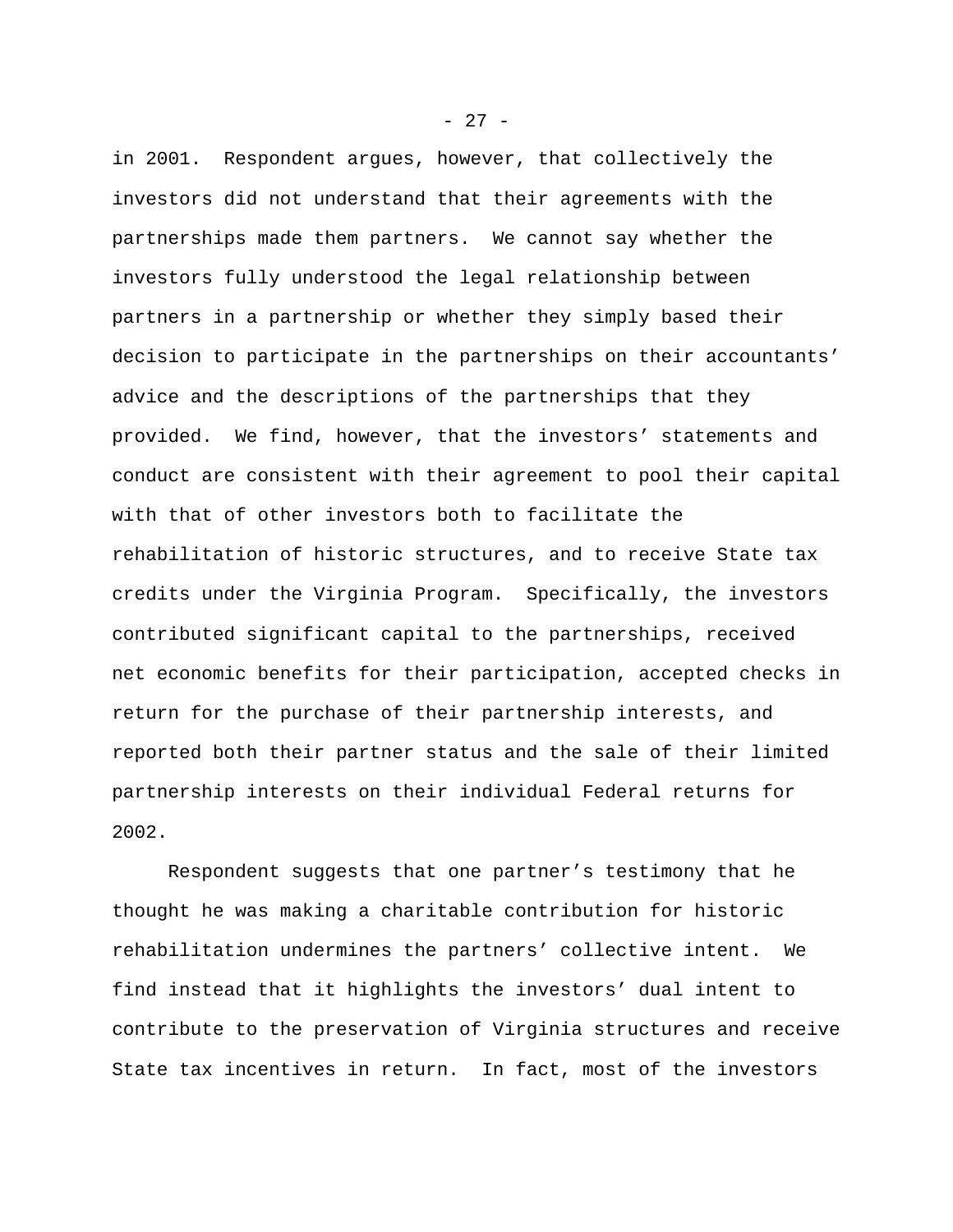who testified at trial discussed the "feel good" aspect of participating in the partnerships.

Finally, no investor has denied being a partner in the Virginia Historic Funds from the outset of this litigation eight years ago. We find this compelling given respondent's allegations that the partnerships failed to report \$7 million for 2001 and 2002 and his many negative allegations concerning the principals. We find that the parties' representations during the years at issue and their testimony at trial support a finding that the investors intended to be partners.

# 4. Testimony of Disinterested Persons

Representatives of the accounting and investment firms testified they explained the Virginia Program and the use of the partnership form to their customers who subsequently became investors in the Virginia Historic Funds. These professionals often introduced the investors to the partnerships and were responsible for filing the investors' returns, which were all filed consistently with the investors as partners. These professionals were in the best position to know what role the investors played in the partnerships. We find compelling that there were no witnesses or testimony from investors to contradict the professionals' testimony. In addition, the director of the DHR and Mr. Leith-Tetrault, the president of the National Trust

- 28 -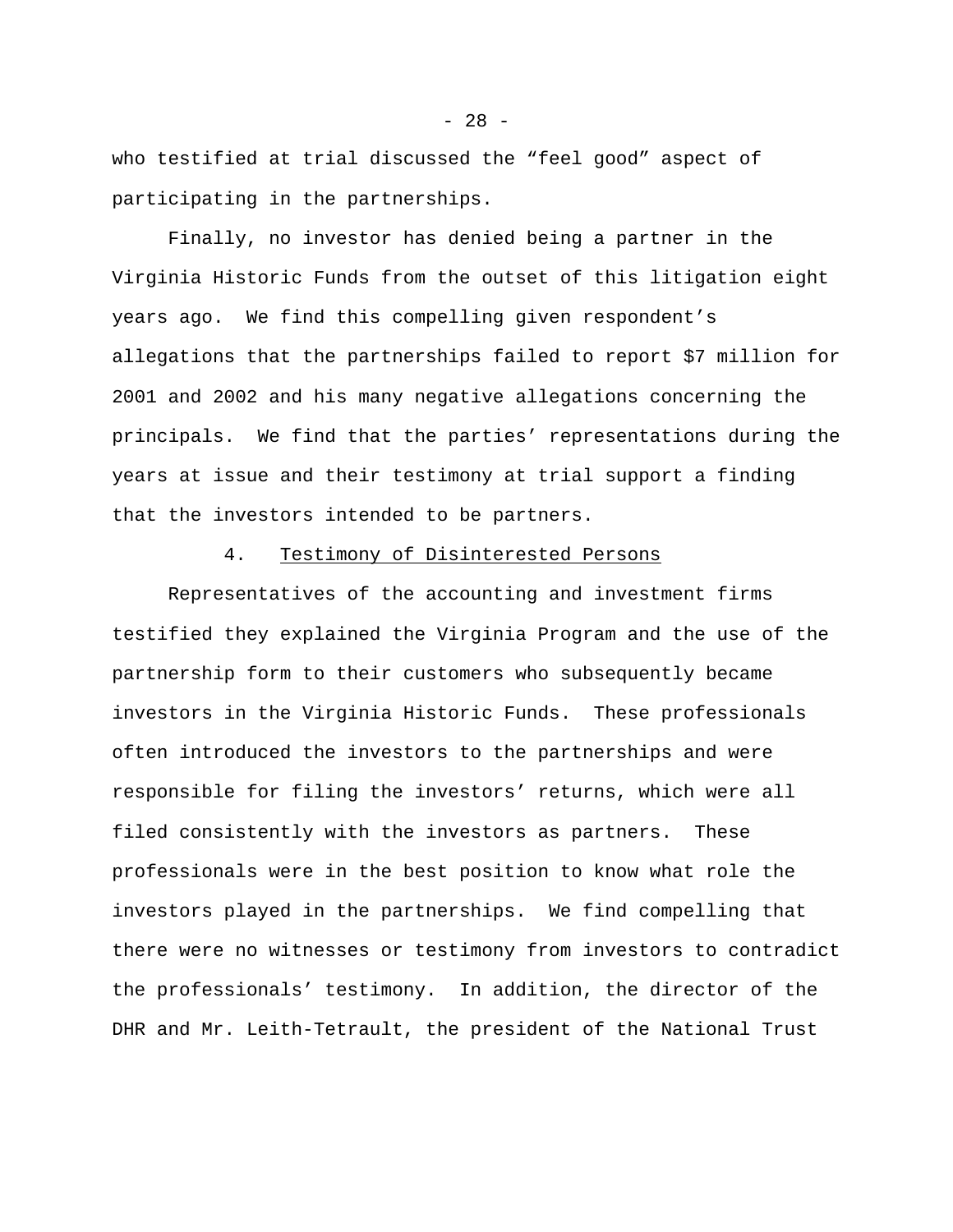Community Investment Corporation, $10$  both testified that the investors were critical partners in the success of the developer partnerships and the Virginia Program. We find the testimony of disinterested witnesses to be in the partnerships' favor.

# 5. Relationship of the Parties and Their Respective Abilities and Capital Contributions

Respondent argues that the only relationship between the investors and the partnerships is that of buyer and seller. We find, however, that the parties intended to pool resources and share the results of investment. Each party contributed something of value. The investors contributed capital, while the principals contributed both capital and services. See Commissioner v. Tower, 327 U.S. at 287-288. The principals also initially bore the risk of loss associated with the costs of marketing the opportunity to invest in the Virginia Program through the Virginia Historic Funds. The investors relied upon the principals' expertise in the Virginia Program and the principals' selection of viable rehabilitation projects. The principals relied upon the investors' capital contributions and loyalty to make the rehabilitation projects viable. In summary, the partnerships were successful in rehabilitating a diversified group of structures primarily because the principals made good

<sup>&</sup>lt;sup>10</sup>The National Trust Community Investment Corporation is a wholly owned subsidiary of the National Trust for Historic Preservation.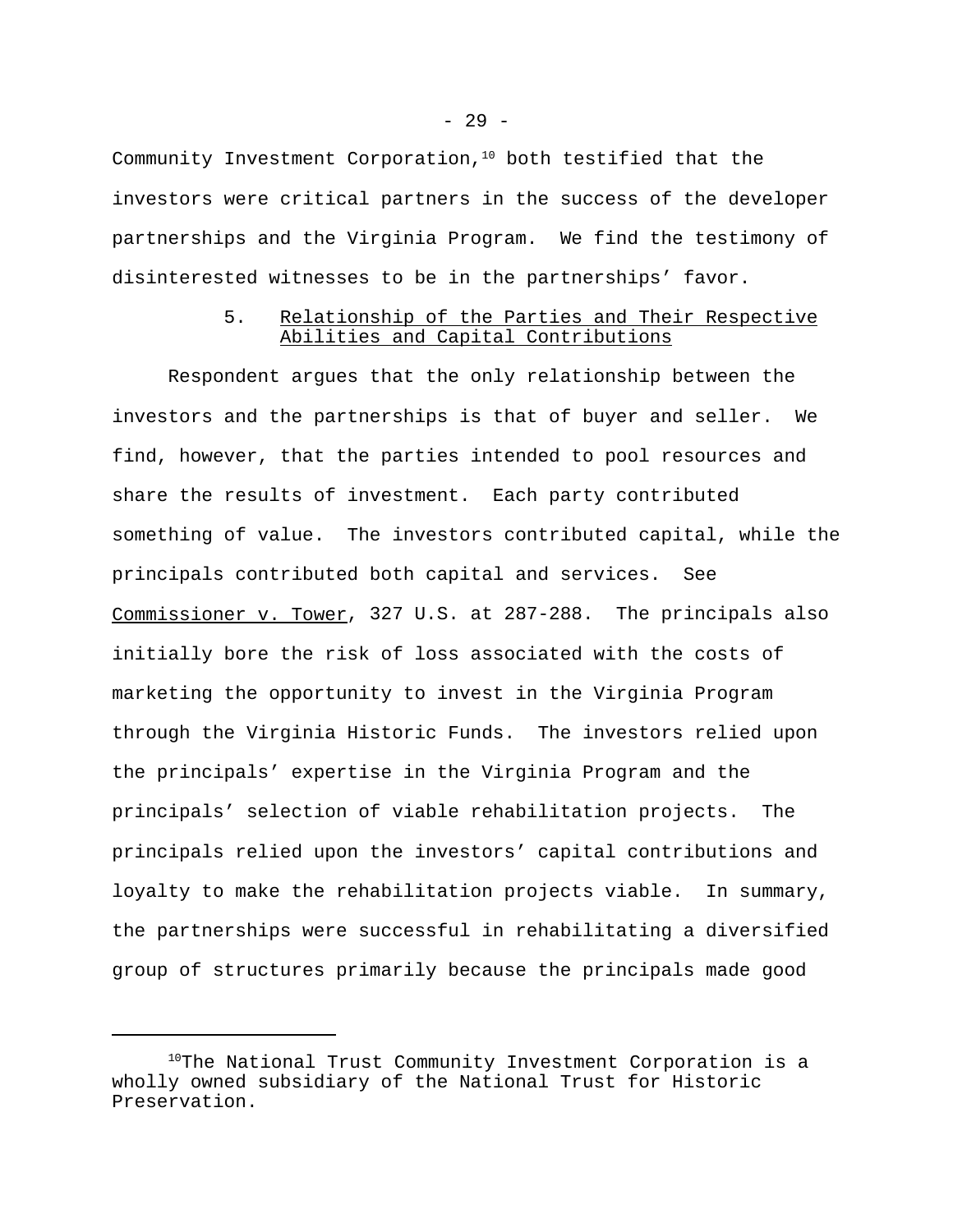business decisions and the investors provided a large pool of capital.

Respondent also argues that the investors did not intend to be partners because they failed to share in the profits and losses of the partnerships. The partners were free to allocate the risks and rewards of partnership operation. The partnership agreements executed between the partnerships and the investors together created a shared economic interest in the profits and losses of the venture. See Commissioner v. Tower, 327 U.S. 280 (1946). The investors owned approximately a 1-percent interest in their respective partnerships and were entitled to 1 percent of the related profits and losses. Respondent cites no authority nor do we find any that an equal sharing of profit and loss is a prerequisite to the existence of a partnership. The principals informed the investors that the partnerships would generate negligible profits and losses. This is not surprising in the area of historic rehabilitation where tax credits are granted by both State and Federal governments to offset the industry's lack of profitability.

We find the relationship of the parties and their respective abilities a strong factor that the investors intended to become partners in the partnerships.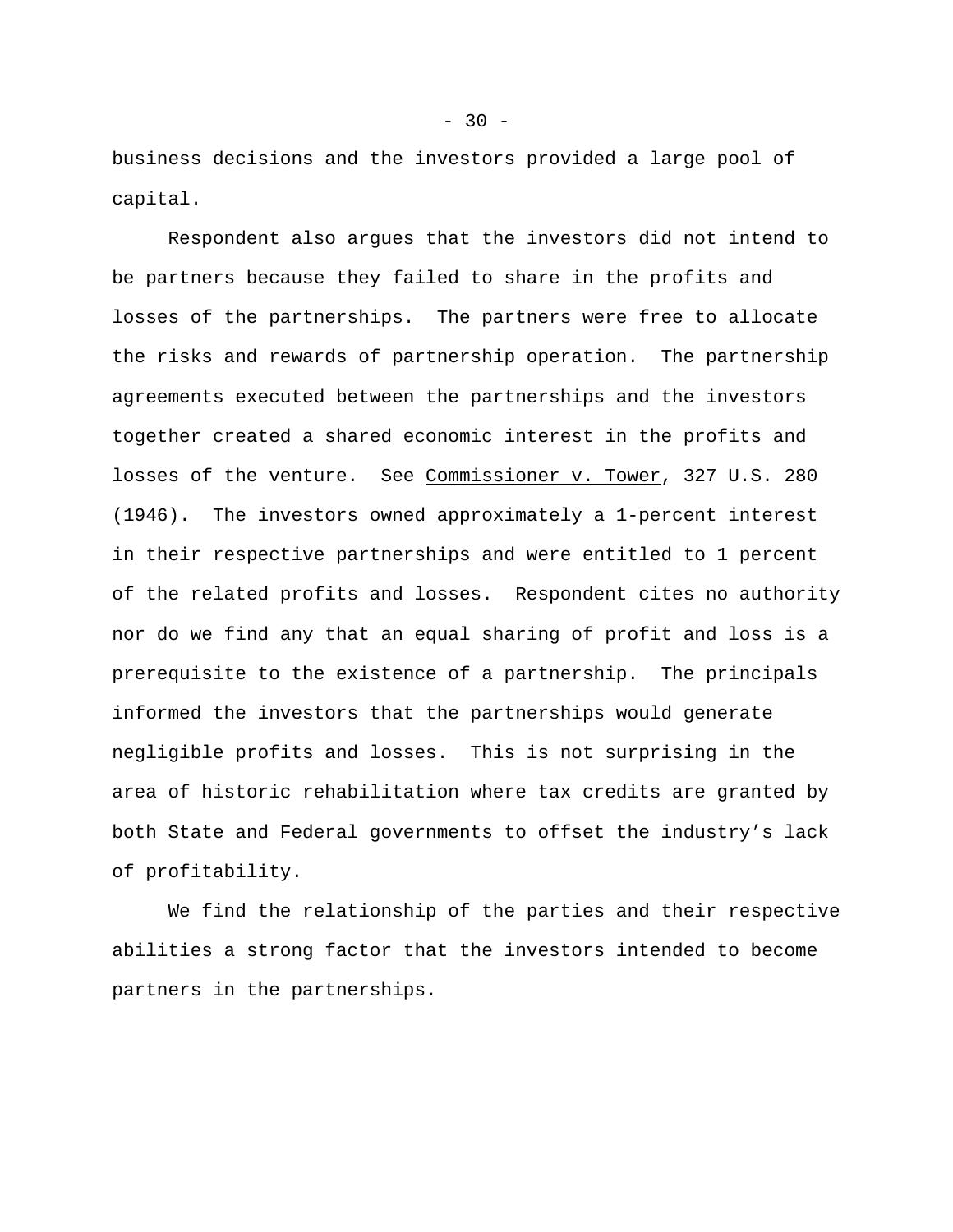# 6. Control of Income and Purposes for Which It Was Used

Respondent determined that the partnerships collectively failed to report \$7 million in partnership income. Respondent admits, however, that the amount at issue is actually the 19 cents per credit (19 cents) that the source partnership did not contribute to the developer partnerships. Respondent argues that the relationships between the investors and the partnerships must be disregarded because the source partnership kept that 19 cents rather than distributing it as profits. The 19 cents is profit only under respondent's credit-sale theory. The partnerships did not report the contributions as income or the 19 cents as profit to be distributed to their partners because they maintain that they did not sell credits to the investors. Mr. Gecker's conversations with Mr. Machen and other tax credit practitioners support this reporting position, especially given the lack of any guidance on the issue from the IRS. Instead, we find that the partnerships used this 19 cents to cover the partnerships' expenses and to protect against the various risks the partnerships faced. One investor stated that the 19 cents obviously reflected costs associated with the partnerships. After costs, anything left of the 19 cents remained in the source partnership or its successors until it was either used in a successor entity, distributed in part to the general partner, or exhausted during the course of this litigation. We consider this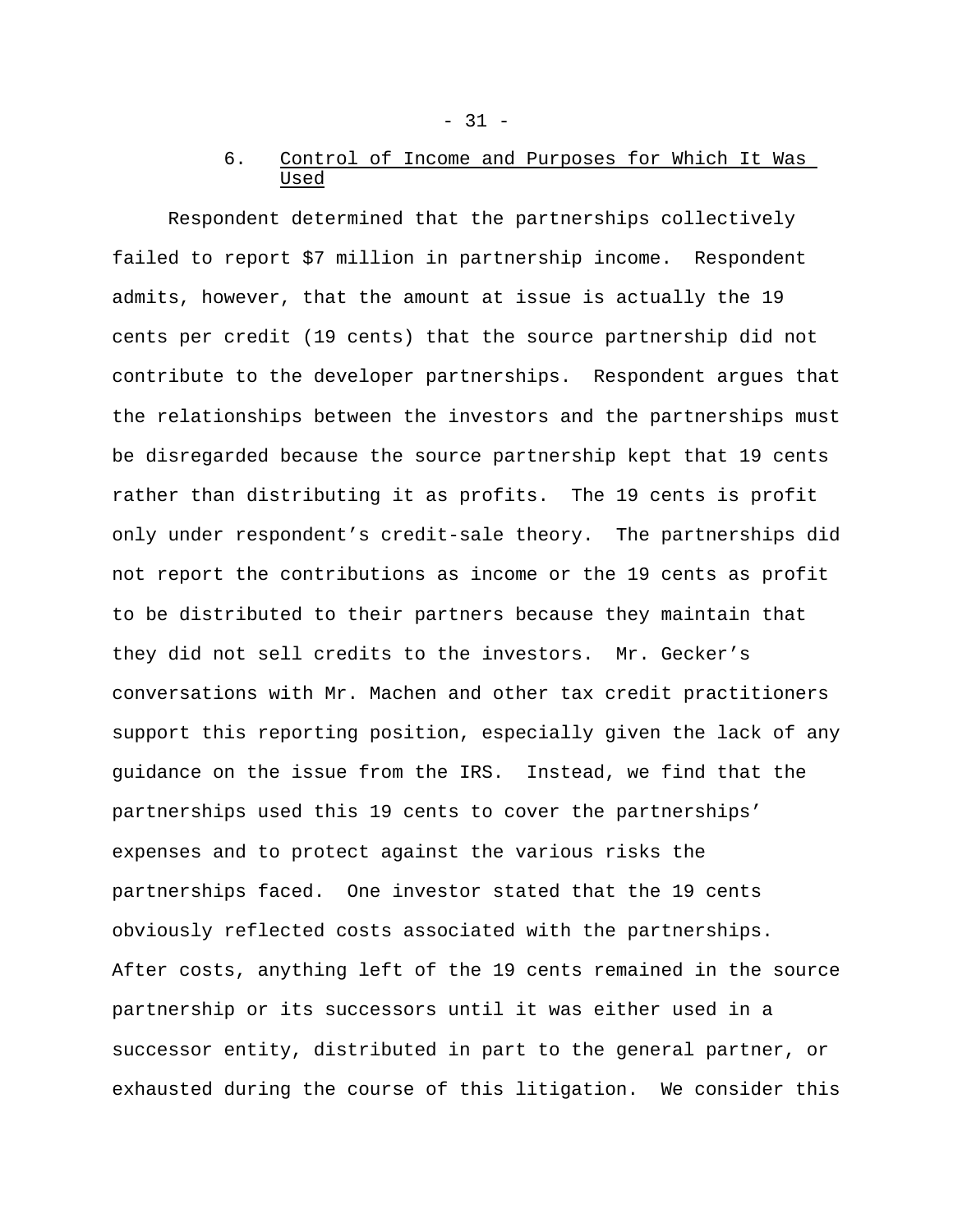factor neutral as the alleged partnership income exists only under respondent's credit-sale theory.

After examining all of the objective facts in the record, we find that the investors intended to become partners in the Virginia Historic Funds to pool their capital in a diversified group of developer partnerships for the purpose of earning State tax credits.

# B. The Partners Business Purpose and the Form of the Transactions

With this understanding of the investors' intent, we now turn to respondent's argument that even if the investors intended to be partners, the investors were not partners because they lacked a valid business purpose and the substance of the transactions did not match their form. The form of a transaction will not be given effect where it has no business purpose and operates simply as a device to conceal the true character of a transaction. See Gregory v. Helvering, 293 U.S. 465, 469-470 (1935).

### 1. Business Purpose

We now turn to whether the pooling of capital for the purposes of supporting the developer partnerships and earning State tax credits is a valid business purpose. Respondent argues that the investors' profit interests were illusory because they did not share in the partnerships' profits. He further argues that the only economic value was in the investors' rights to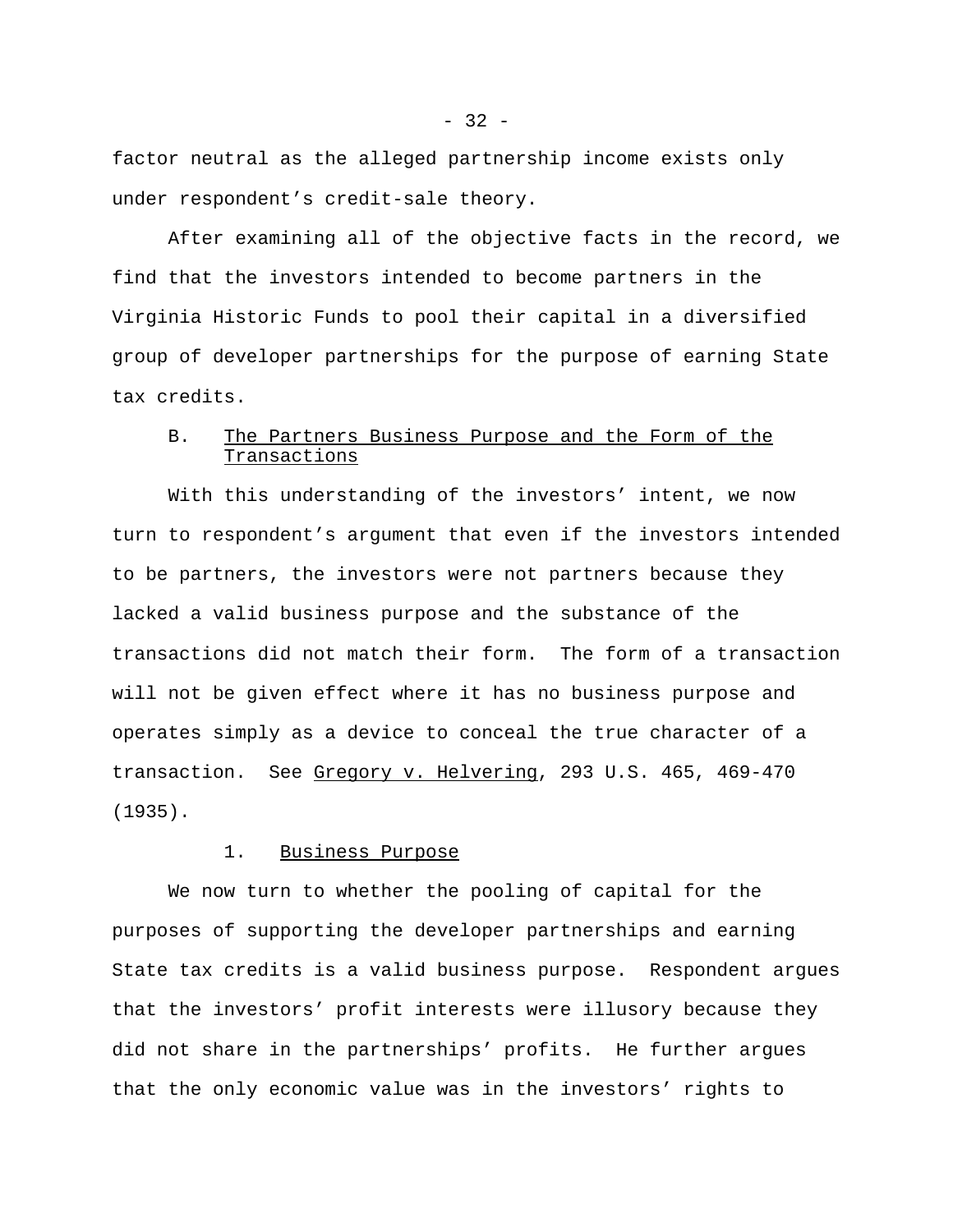credits and the related State income tax savings. Respondent therefore argues that the investors' contributions lacked business purpose because they were not made in anticipation of receiving profits from the partnerships. We disagree.

First, there were no partnership profits except under respondent's credit-sale theory. We have found that the alleged partnership profits were contributions that remained in the source partnership to cover the costs and risks associated with the partnerships' operations. We therefore find that the 19 cents does not represent profits that were required to be distributed to the investors.

Second, each investor was entitled under the partnership agreements to a share of any profits generated by the partnerships had there been any. The parties agree, however, that the partnerships did not expect to make a profit in the literal sense, but instead offered a net economic gain to investors based on their reduced State income tax. Virginia enacted the Virginia Program, in large part, because investment in historic preservation generally would not otherwise be made due to low profitability. The investors understood that the same lack of profitability that required State legislative action would result in little to no profit to the developer partnerships and the Virginia Historic Funds. Their participation in the

 $-33 -$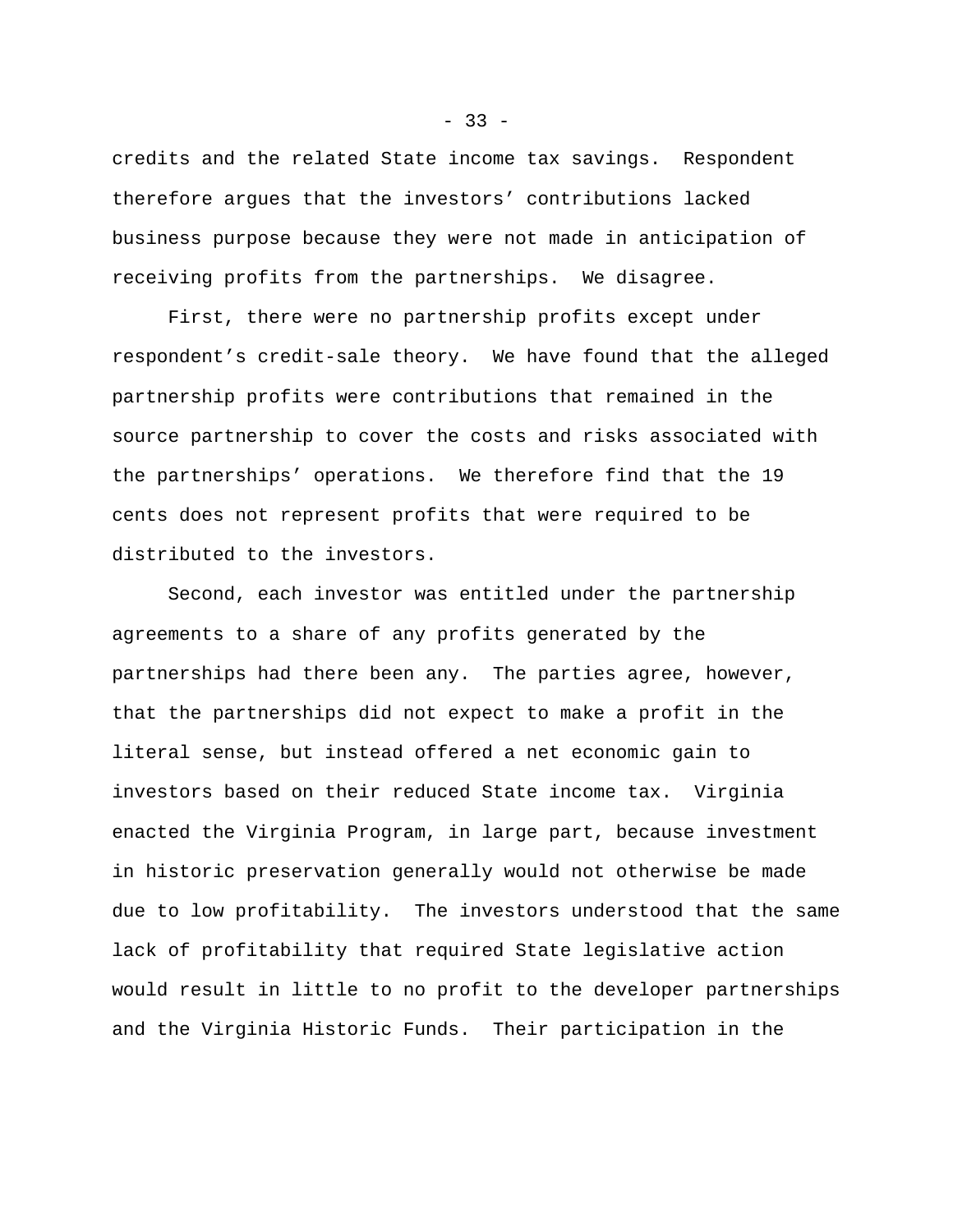Virginia Program despite this understanding should not, in itself, bar a finding of business purpose.

Third, the investors reaped a considerable net economic benefit from State income tax savings. Respondent cites several cases where courts have found that a partnership lacked business purpose because it did not have a nontax business purpose. $<sup>11</sup>$ </sup> Respondent ignores, however, that in every case the taxes involved were Federal taxes. The omission of the word "Federal" from the anti-abuse regulation in the FPAA illustrates a critical distinction. The investors became partners in the Virginia Historic Funds to earn State tax credits to offset State income tax liabilities. State law provided for partnership allocations of State tax credits to increase funding for historic rehabilitation while creating minimal interference with the developers' allocations of Federal tax credits. The investors were not allocated Federal tax credits. The investors did not participate in the Virginia Historic Funds for a Federal tax benefit. Generally the investors experienced a Federal tax detriment, and any positive Federal tax consequences were incidental. The purpose of reducing non-Federal taxes has been recognized in the context of section 355 as a valid business

 $-34 -$ 

<sup>&</sup>lt;sup>11</sup>Respondent cites <u>Boca Investerings Pship. v. United</u> States, 314 F.3d 625, 630 (D.C. Cir. 2003), ASA Investerings Pship. v. Commissioner, 201 F.3d 505, 513 (D.C. Cir. 2000), affg. T.C. Memo. 1998-305, and Saba Pship. v. Commissioner, T.C. Memo. 2003-31.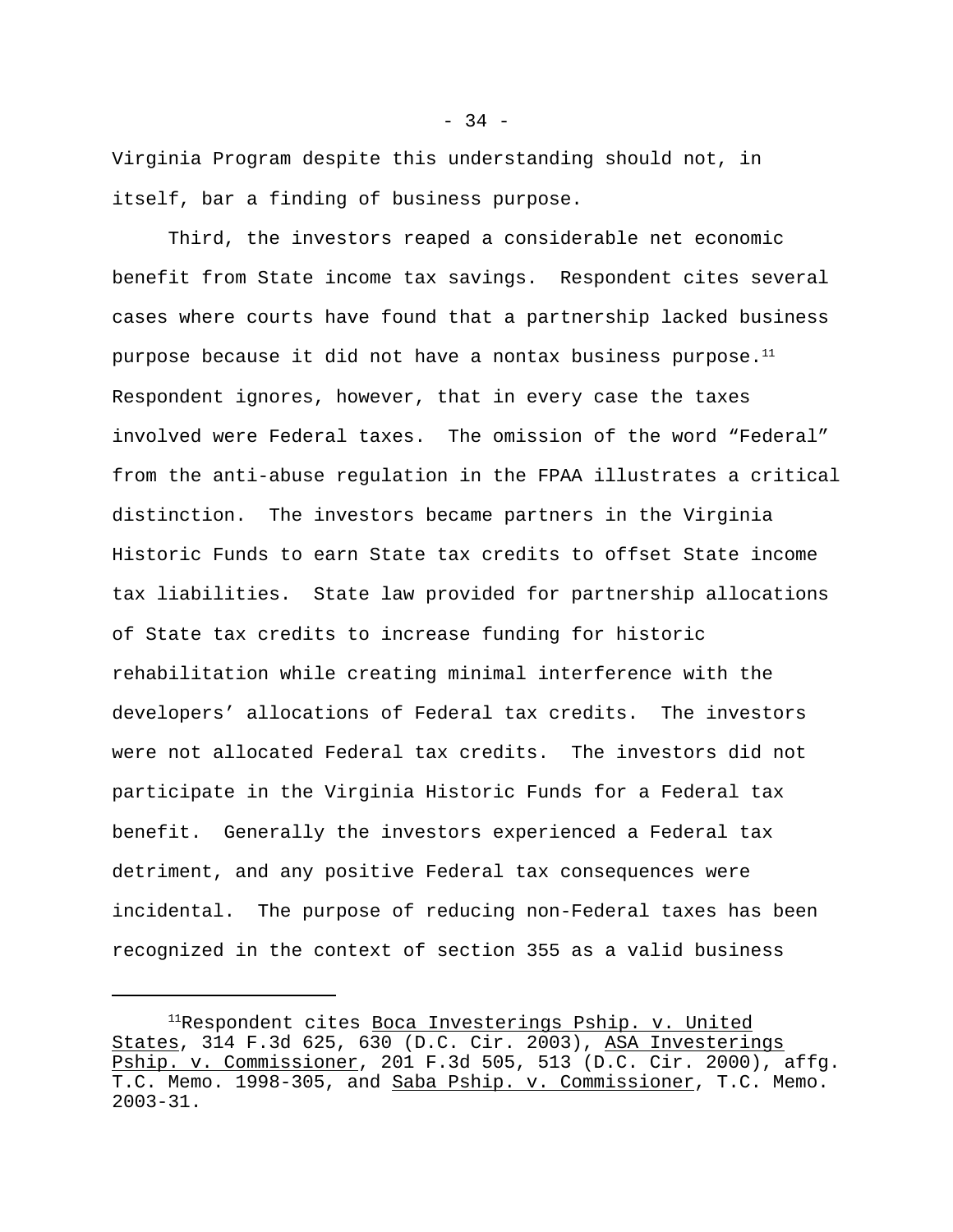purpose as long as the reduction of non-Federal taxes is greater than the reduction of Federal taxes.<sup>12</sup> See sec.  $1.355-2(b)(2)$ , Income Tax Regs.; T.D. 8238, 1989-1 C.B. 92, 93. The parties agree that the investors' State tax savings far outweighed any incidental Federal tax savings. In addition, the Commissioner has recognized that endeavors involving tax incentives should be held to a different profit-motive standard. See Rev. Rul. 79- 300, 1979-2 C.B. 112 (partnerships involved in low-income housing credits not subject to normal profit-motive standard under section 183). Accordingly, we conclude that the investors had a business purpose for participating in a low-profitability venture because they expected a considerable net economic benefit from State tax savings and any Federal tax consequences were incidental.

### 2. Substance Over Form Doctrine

We now address respondent's argument that the substance over form doctrine dictates that the investors purchased State tax credits rather than contributing capital to the partnerships as partners. We examine the true nature of a transaction rather than mere formalisms, which exist solely to alter Federal tax

 $12A$  purpose of reducing non-Federal taxes is not a corporate business purpose if (i) the transaction will effect a reduction in both Federal and non-Federal taxes because of similarities between Federal tax law and the tax law of the other jurisdiction and (ii) the reduction of Federal taxes is greater than or substantially coextensive with the reduction of non-Federal taxes. Sec.  $1.355-2(b)(2)$ , Income Tax Regs.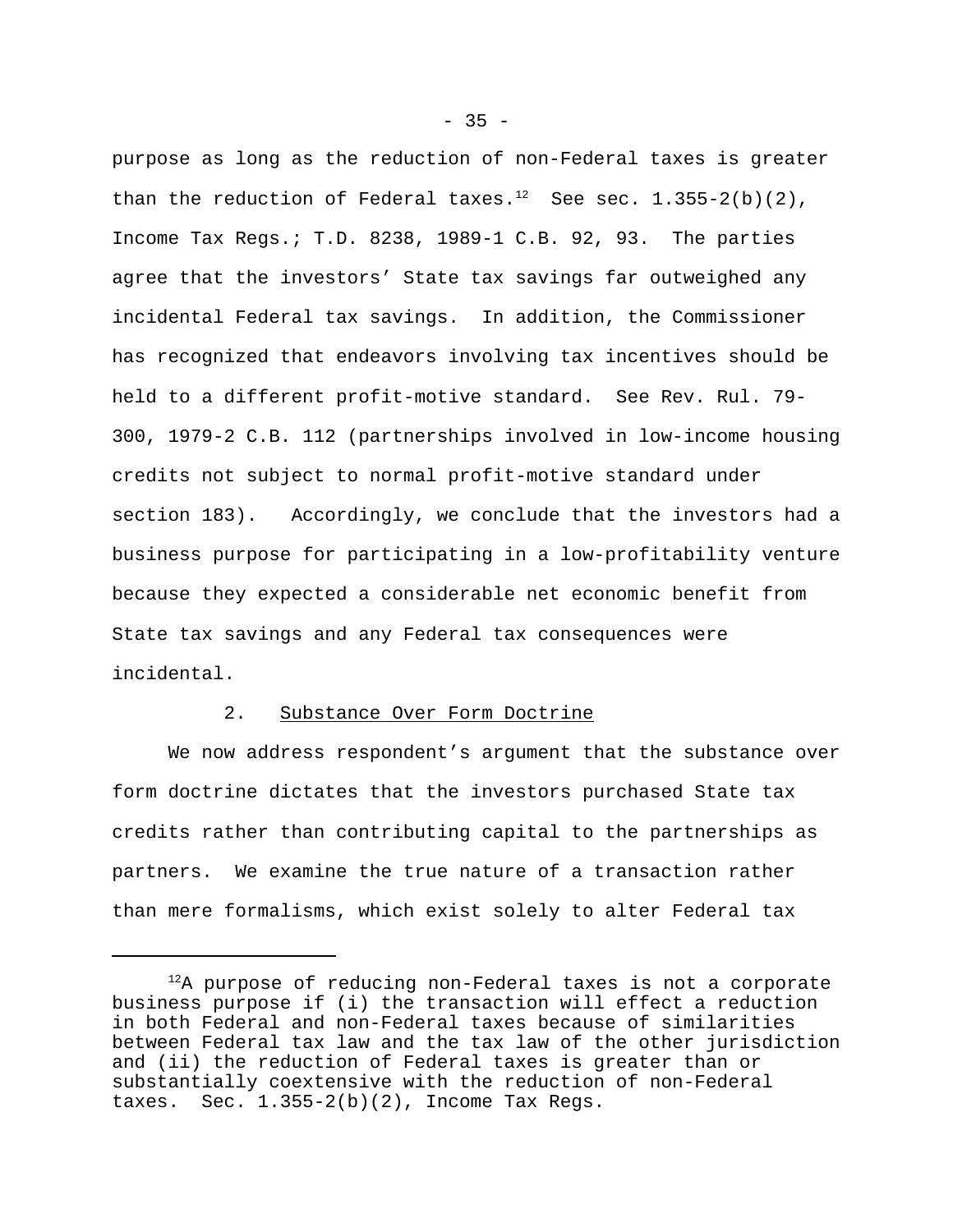liabilities, to determine whether the substance over form doctrine applies. See Frank Lyon Co. v. United States, 435 U.S. 561, 572-573 (1978); Commissioner v. Court Holding Co., 324 U.S. 331, 334 (1945). If the substance of a transaction accords with its form, then the form will be upheld and given effect for Federal tax purposes.

Respondent argues for the first time on brief that the substance of the investors' contributions matches their form only if the investors, through the Virginia Funds, were partners in rehabilitation activity with the developer partnerships.<sup>13</sup> Only then, he contends, would the investors be treated as members in the entity that originally qualified for the State tax credits. Respondent's argument is misplaced.

As a general rule, we will not consider issues raised for the first time on brief where surprise and prejudice are found to exist. See Sundstrand Corp. & Subs. v. Commissioner, 96 T.C. 226, 346-347 (1991); Seligman v. Commissioner, 84 T.C. 191, 198

 $13$ We have no jurisdiction to make a determination of whether the investors were indirect partners in the developer partnerships. The determination of whether someone is a partner is a partnership item when it affects the distributive shares of the other partners. See Blonien v. Commissioner, 118 T.C. 541 (2002). Respondent did not issue FPAAs to the developer partnerships. Accordingly, the partners of the developer partnerships have long been established as reported on the partnerships' returns. We therefore have no jurisdiction to redetermine the investors' status as indirect partners in the developer partnerships. See Sente Inv. Club Pship. v. Commissioner, 95 T.C. 243, 248 (1990).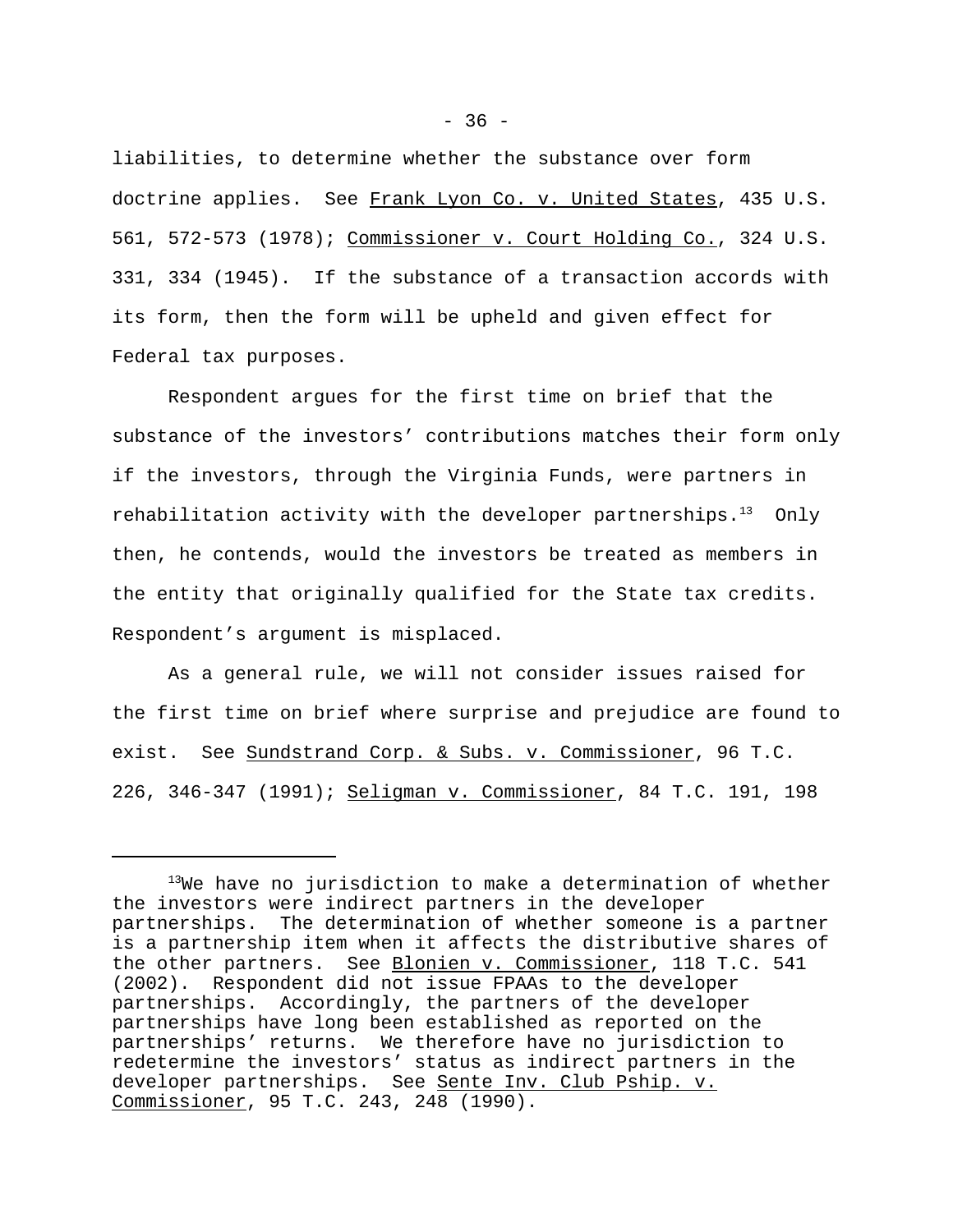(1985), affd. 796 F.2d 116 (5th Cir. 1986). Respondent determined in the FPAA that the investors were not partners in the Virginia Historic Funds. Throughout the lengthy discovery process and the trial on the merits, the parties' arguments focused on whether the investors were partners in these partnerships. We find that respondent's attempt to change the focus to the developer partnerships creates surprise and prejudice to the partnerships.

We now turn to the substance of the transactions between the investors and the Virginia Historic Funds. The Supreme Court has held that we should honor the parties' relationships where there is a genuine multiple-party transaction with economic substance that is compelled or encouraged by regulatory or business realities, is imbued with Federal tax-independent considerations, and is not shaped solely by Federal tax avoidance. See Frank Lyon Co. v. United States, supra at 583-584; Estate of Hicks v. Commissioner, T.C. Memo. 2007-182. Congress encourages State historic rehabilitation programs and supports individuals involved in these programs. National Historic Preservation Act of 1966, as amended 16 U.S.C. sec. 470-1. The Virginia Program's base-broadening allocation provision encourages capital contributions to cover the credit gap between cost and available financing. This allocation provision allows State investors to contribute capital to historic rehabilitation projects without

 $-37 -$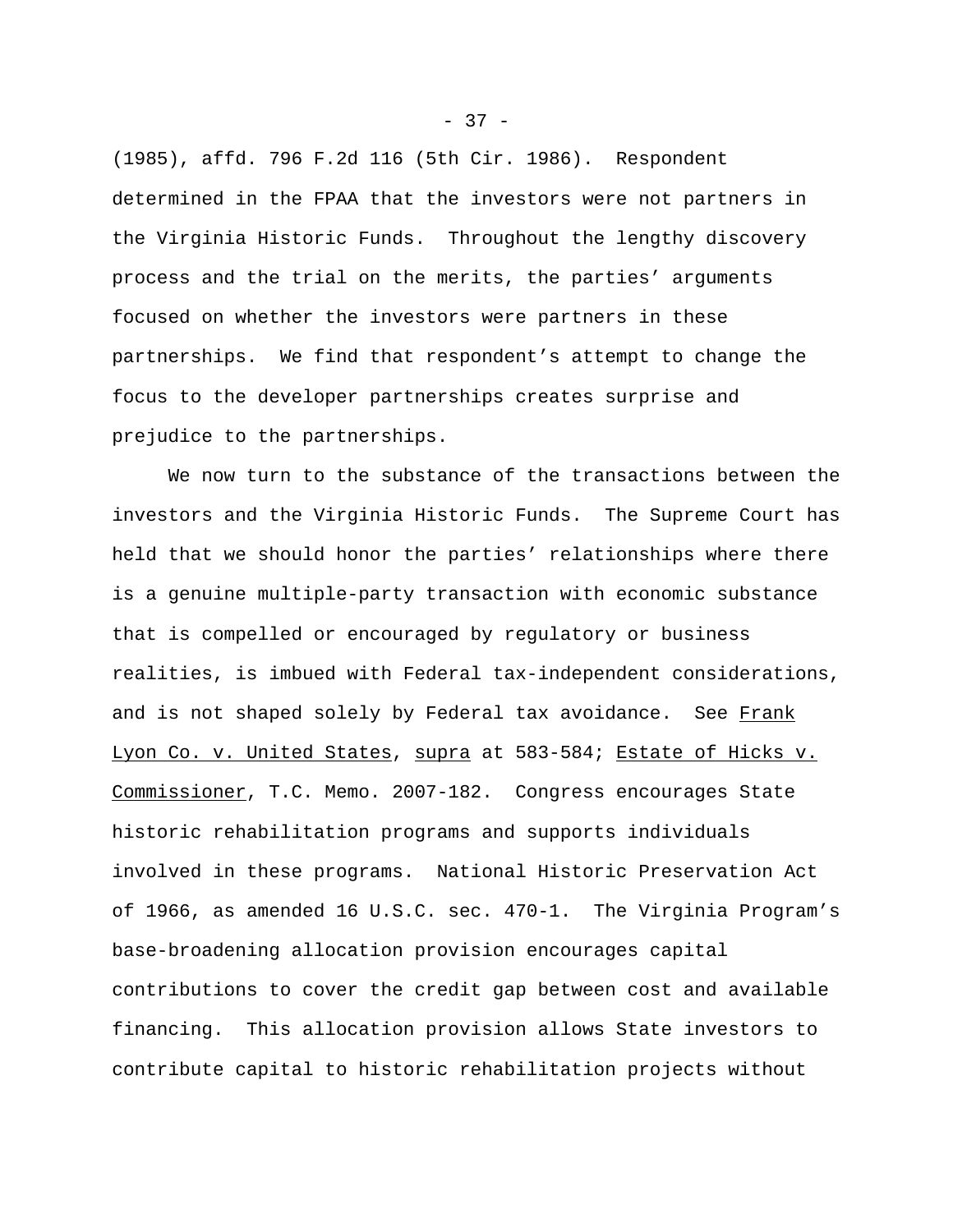interfering with the allocations of Federal tax credits. The investors became partners in the Virginia Historic Funds because they were required to join an entity to participate in the Virginia Program, which does not provide for freely transferable credits. Further, the tiered structure of the partnerships was not undertaken for Federal tax avoidance reasons. Developer testimony established that the developer partnerships were not equipped to deal with hundreds of partners at the developerpartnership level. Instead, the developer partnerships benefited from working with the principals, who were knowledgeable about historic rehabilitation and the Virginia Program. The investors also benefited by having the principals choose successful rehabilitation projects. Further, the investors' partnership interests created rights and responsibilities between the parties under State law and allowed the investors to participate in the risks and rewards of the partnerships. We find that the form of the transactions was not a mere formality undertaken for purposes of Federal tax avoidance. Instead, this form was compelled by realities of public policy programs, generally, and the Virginia Program, specifically.

Respondent ignores these realities and argues that the amounts of the contributions, the timing of the transactions, and the investors' lack of risk suggest that the transactions were in substance sales. Respondent argues that the entire amount of an

- 38 -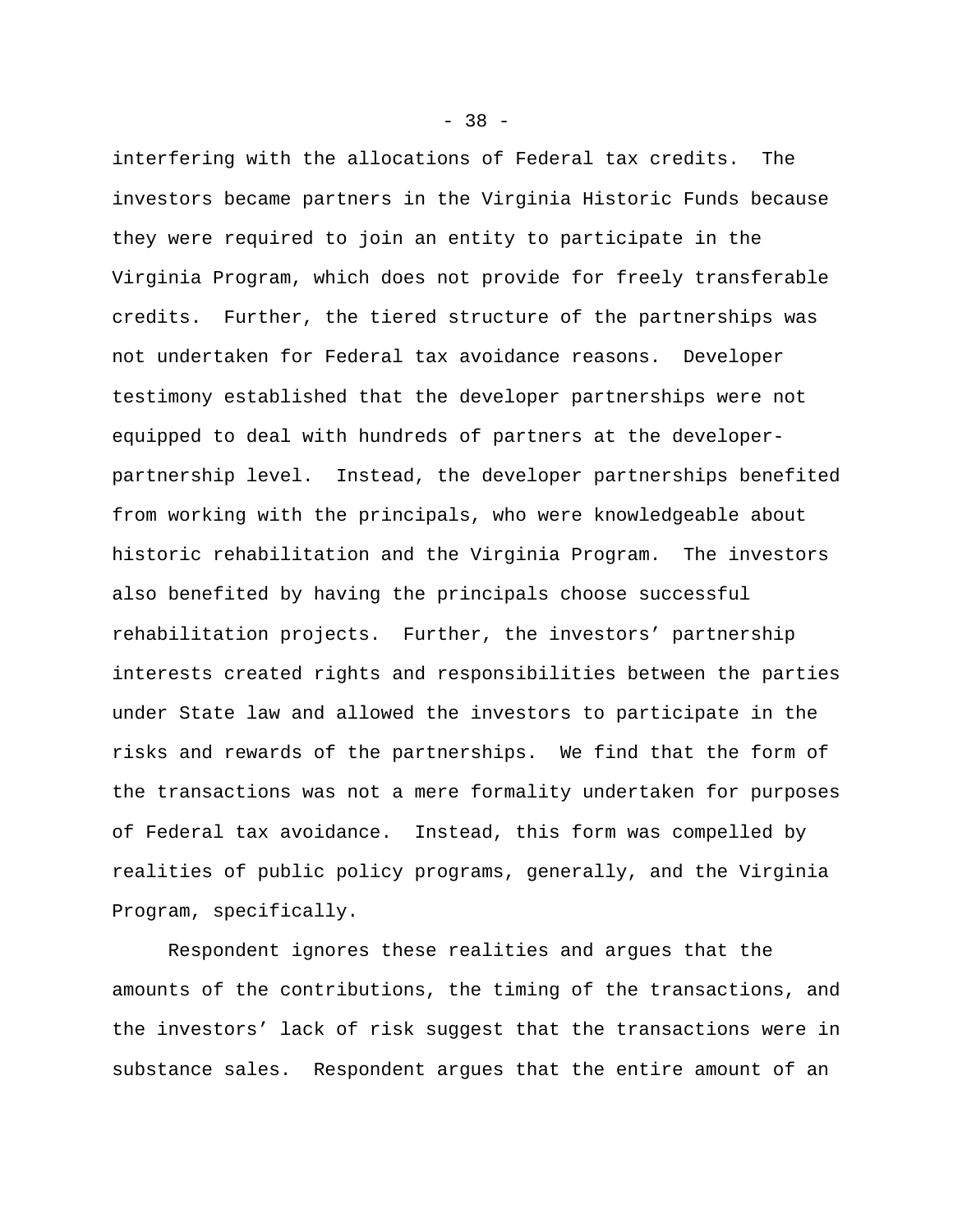investor's contribution went to the purchase of his or her allocated State tax credits. We find instead that the contributions were pooled to facilitate investment in the developer partnerships, to purchase additional credits under the one-time transfer provision to meet the needs of the partnerships, to cover the expenses of the partnerships, to insure against the risks of the partnerships, and to provide capital for successor entities in which many of the investors participated year after year and for other rehabilitation projects. These pooled capital contributions were critical to the success of both the Virginia Historic Funds and the developer partnerships.

Respondent also argues that the timing of the contributions, the allocations, and the investors' departure from the partnerships suggest that the transactions are sales. Again we disagree. The parties have stipulated that the investors remained in the partnerships until after the partnerships had fulfilled their purpose. Their capital contributions funded the developer partnerships, the developer partnerships completed the projects and received certification from the DHR, and the State tax credits were allocated to the investors. The capital contributions were generally made late in 2001. The contributions then belonged to the partnerships. The State tax credits were allocated to the partners on the Schedules K-1 on

 $-39 -$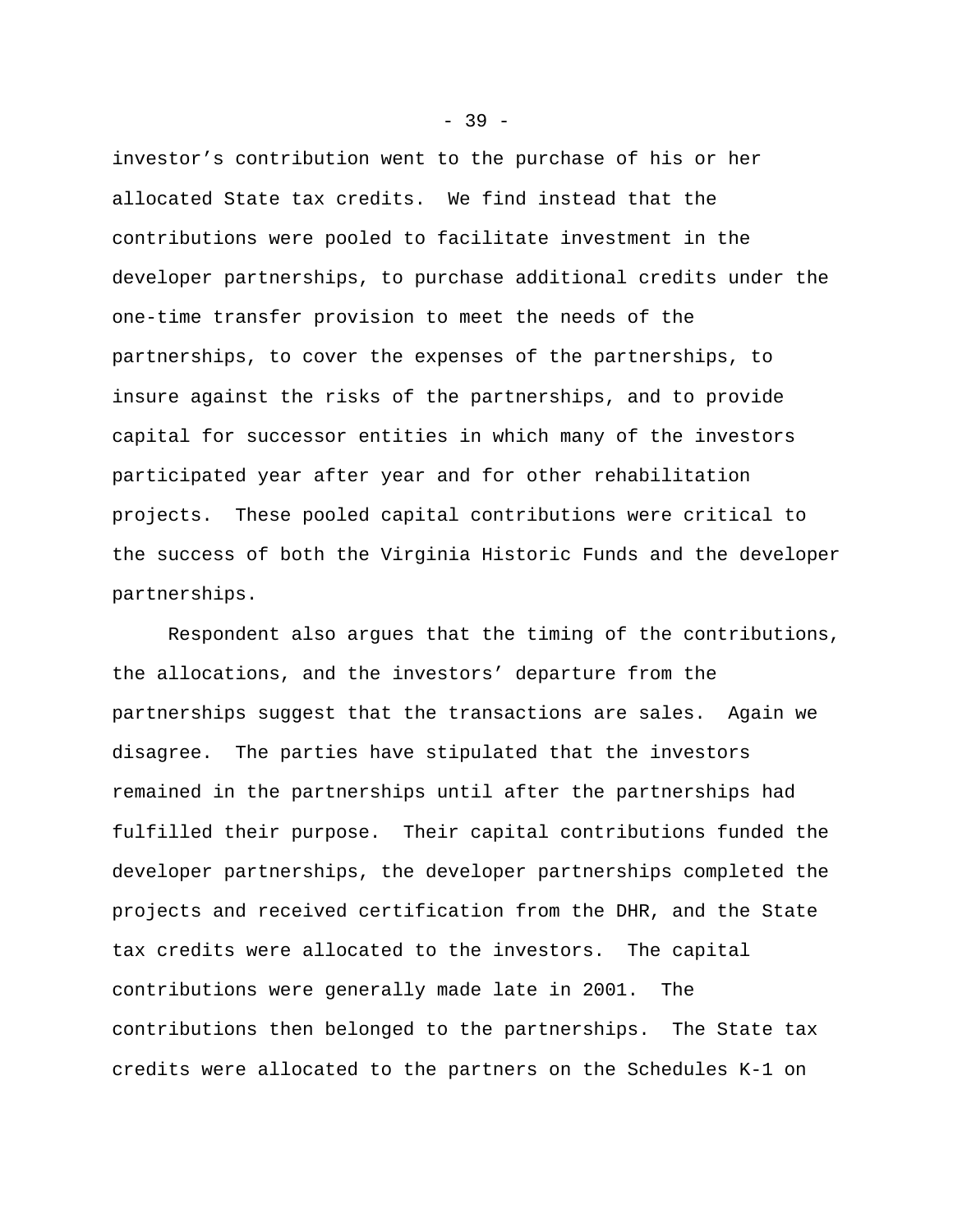April 15, 2002. In addition, the capital contributions were not made in exchange for credits that had already been allocated to the partnerships. Instead, the pooled capital contributions made it possible for the partnerships to contribute capital to the developer partnerships and to purchase credits under the one-time transfer provision.

Respondent further argues that the investors bore no risk because the Virginia Historic Funds attempted to limit those risks in its agreements with the developer partnerships and the investors. Again, we disagree. We find that the investors bore sufficient risk. The investors bore risks associated with the partnerships' public incentive nature as well as the general risks faced by partners in most partnerships. For example, the partners faced the risk that developers would not complete their projects on time because of construction, zoning, or management issues. They also faced the risk that the DHR would not be satisfied with the rehabilitation and the developers would not receive the credits. Finally, they faced the risk that the DHR would revoke the credits and recapture them in later years. Accordingly, the partners risked their anticipated net economic benefit. The investors received assurance that their contributions would be refunded if, and only if, the anticipated credits could not be had or were revoked. There was no guarantee, however, that the resources would remain available in

 $- 40 -$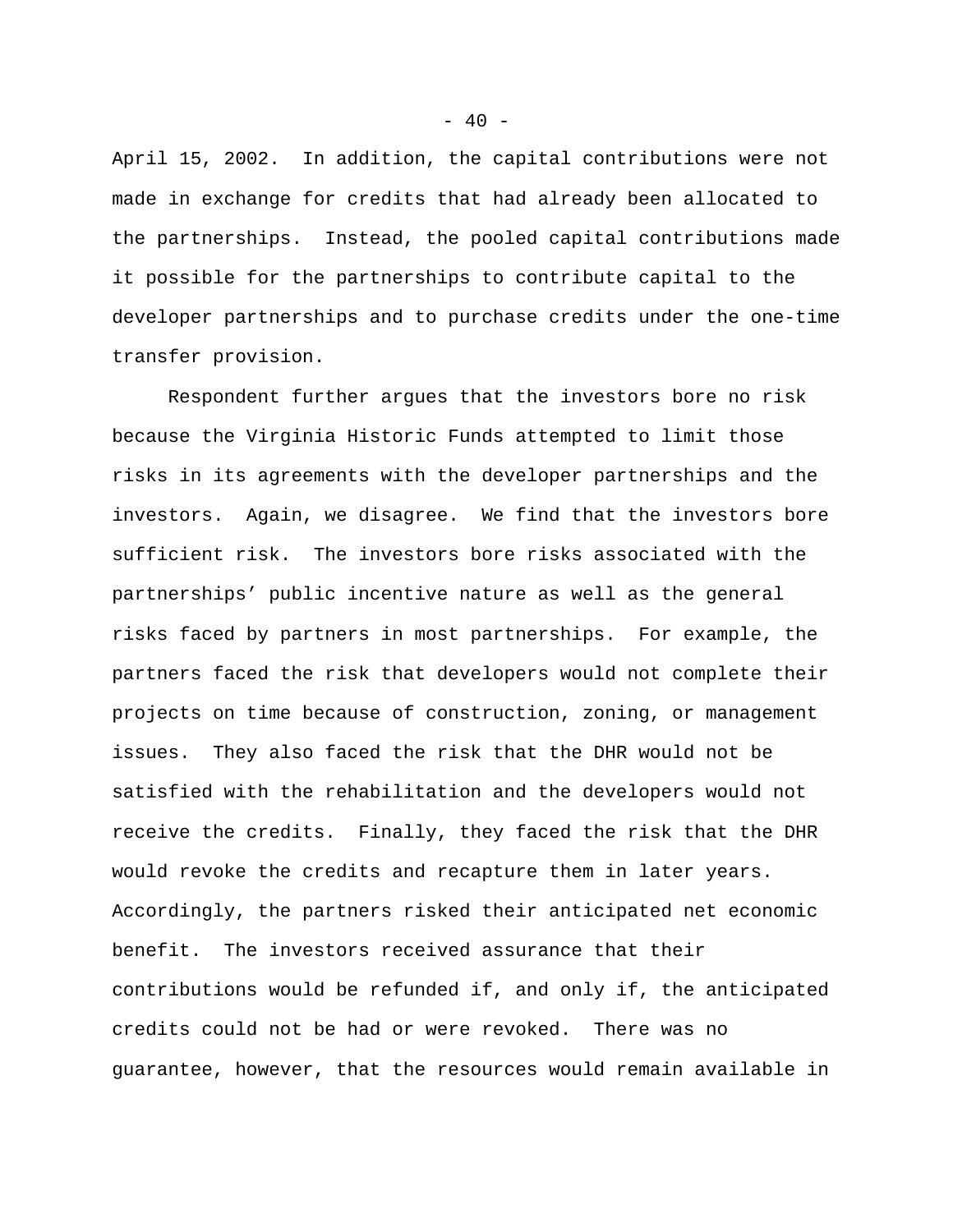the source partnership to do so. Further, the investors were unlikely to recover against the principals if those resources were exhausted. The general partner is a limited liability company whose members are not personally liable for the debts or actions of the entity. See Hagan v. Adams Prop. Associates, 482 S.E.2d 805 (Va. 1997); see also Gowin v. Granite Depot, LLC, 634 S.E.2d 714 (Va. 2006).

The investors also faced risks from the partnerships' ownership interests in the developer partnerships. These risks ranged from liability for improper construction to the risk of mismanagement or fraud at the developer partnership level. The developer partnerships faced continuing duties as a consequence of receiving the credits. The Virginia Historic Funds obtained many of the State tax credits granted to these partnerships, and any threatened revocation of the credits could have created additional expenses to be borne by the Funds as the developer partnerships might not have been willing to perform the duties necessary to maintain the credits. Further, the investors faced the risks of fraud by another investor, retroactive changes in the law, and litigation in general. Any of these risks threatened the partnerships' pooled capital and ability to fulfill their purpose.

Limited partners, by definition, are protected from many partnership risks under State law. Partnerships may find further

- 41 -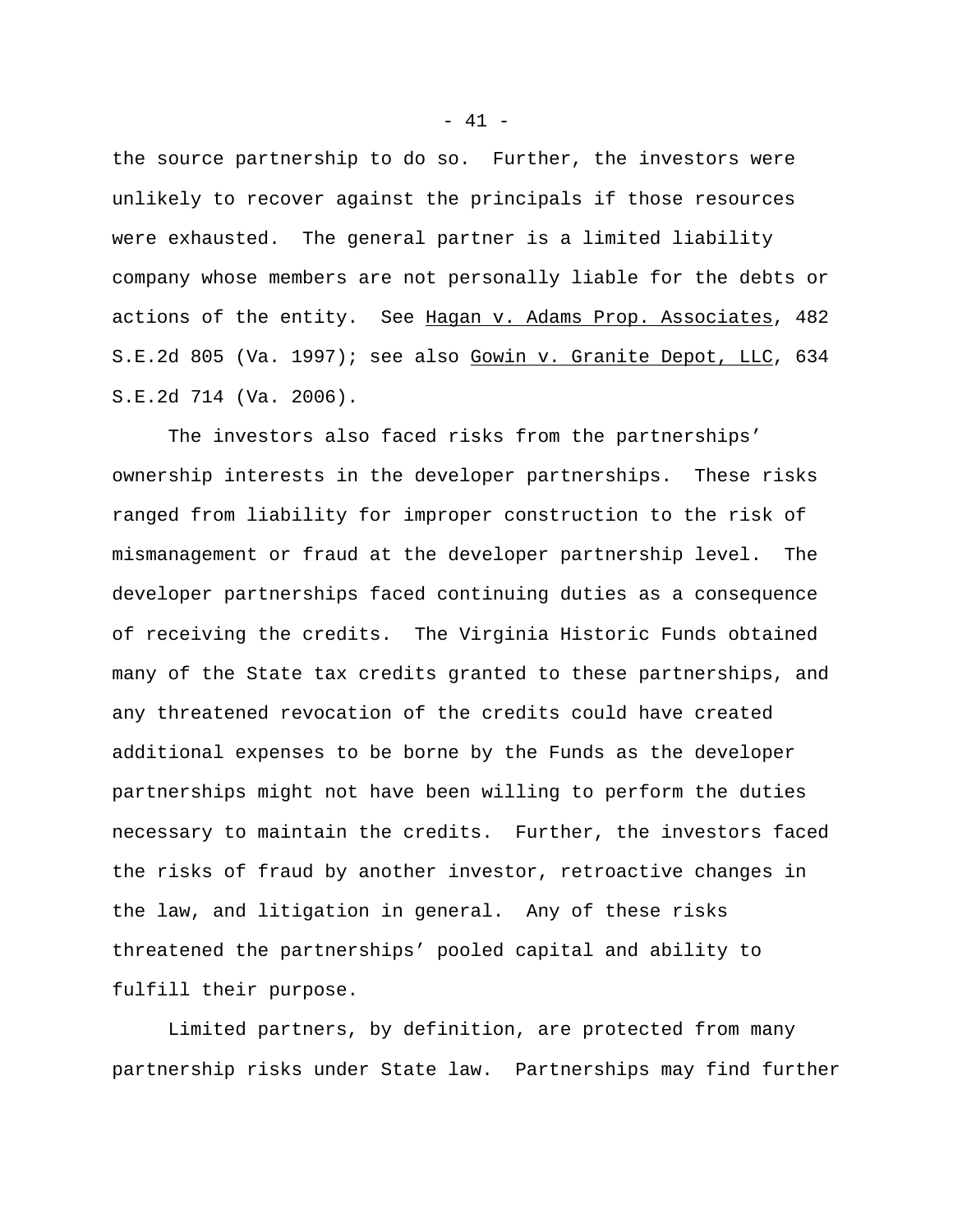assurances necessary to attract limited partners. These assurances do not necessarily erase entrepreneurial risk entirely. Sharing, managing, and even insuring against capital risks often simply reflect good business practices. It is important that the investors shared their risks with one another. For example, the investors shared the risk of losing their expected net economic gain. Had one project failed, the partners would have shared in the shortage pro rata. The investors also shared the risks of an inadequate pool of State tax credits and the possibility of the credits being retroactively revoked. This shared risk sets the investors apart from simple purchasers.

Considering all the facts and circumstances, we conclude that the investors intended to join together in the Virginia Historic Funds as partners to participate in the enterprise of pooling their capital to invest in developer partnerships and receive State tax credits in return. We further conclude that their participation in the partnerships had a valid business purpose. Finally, we conclude that the form of the investors' contributions to the partnerships and the resulting allocations of credits reflect their substance. Accordingly, we hold that the investors were partners in the Virginia Historic Funds for Federal tax purposes.

 $- 42 -$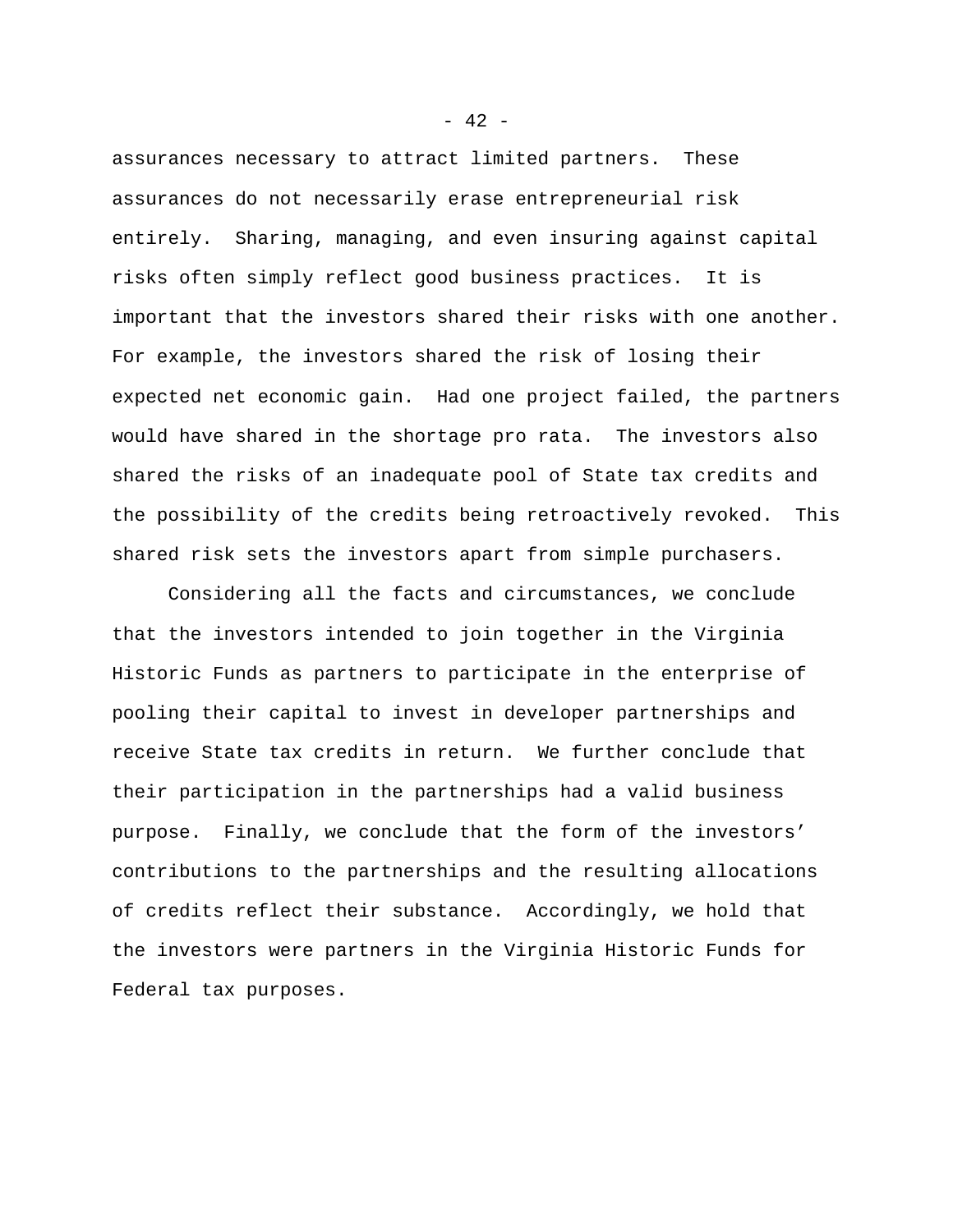$- 43 -$ 

# IV. Disguised Sales Under Section 707

We have examined the substance of the investors' participation in the Virginia Historic Funds and held that the investors were partners in those funds for Federal tax purposes. We must now address respondent's alternative argument that the investors' capital contributions to the partnerships coupled with the allocations of State tax credits were disguised sales under section 707(a)(2)(B). Respondent argues that these transactions were disguised sales between the partnerships and their respective partners. We disagree.

A transaction is treated as a disguised sale between a partner and a partnership when the partner transfers money or other property to the partnership, the partnership transfers money or other property<sup>14</sup> to such partner in return, and these transfers when viewed together are properly characterized as a sale. See sec. 707(a)(2)(B). Such transactions are presumed sales when they occur within two years of one another. See sec. 1.707-3(c)(1), Income Tax Regs. In all cases, however, the substance of the transaction will govern rather than its form. Sec. 1.707-1(a), Income Tax Regs. Therefore, transfers of money or property by a partner to a partnership as contributions, or transfers of money or property by a partnership to a partner as

 $14$ We specifically do not address whether the State tax credits are property for purposes of sec. 707 as it is not essential to our holding.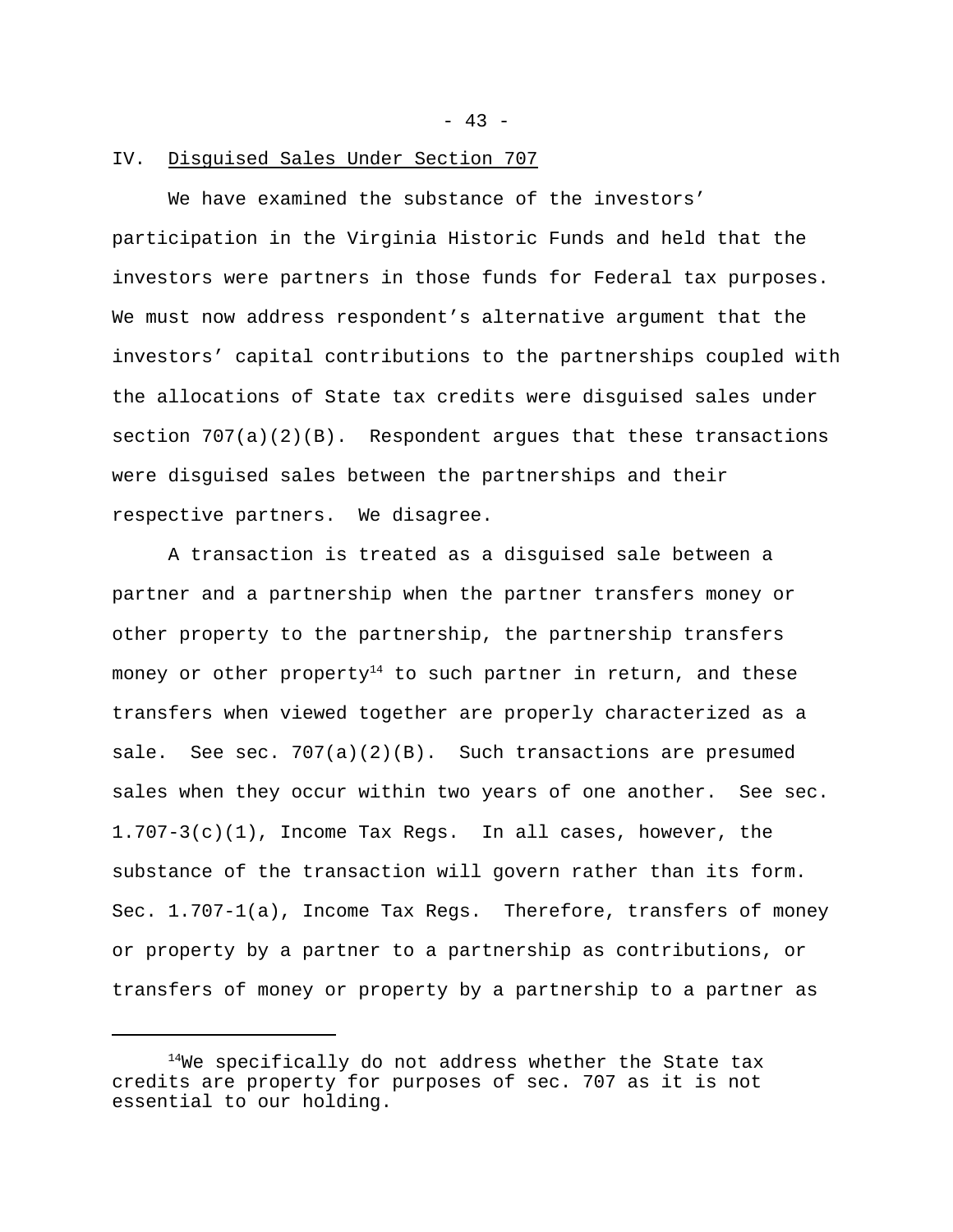distributions, are not transactions included within the provisions of section 707(a). Id.

We have found that the investors made capital contributions to the Virginia Historic Funds in furtherance of their purpose to invest in developer partnerships involved in historic rehabilitations and to receive State tax credits. We have further found that the partnerships were able to participate in the developer partnerships because of the investors' pooled capital. Finally, we found that the partnerships allocated the resulting pooled credits to the investors as agreed in the partnership and subscription agreements consistent with the allocation provisions of the Virginia Program. The substance of these transactions reflects valid contributions and allocations rather than sales.

In addition, there is no disguised sale when the transactions are not simultaneous and the subsequent transfer is subject to the entrepreneurial risks of the partnership's operations. See sec.  $1.707-3(b)(1)$ , Income Tax Regs. The investors contributed capital at various times during the years at issue. The State tax credits were allocated to the partners when the partnerships attached the certificates to their respective Schedules  $K-1$ .<sup>15</sup> We therefore find that the transfers

 $-44 -$ 

<sup>&</sup>lt;sup>15</sup>The State tax credits remained inchoate until an individual investor used them to reduce his or her State income (continued...)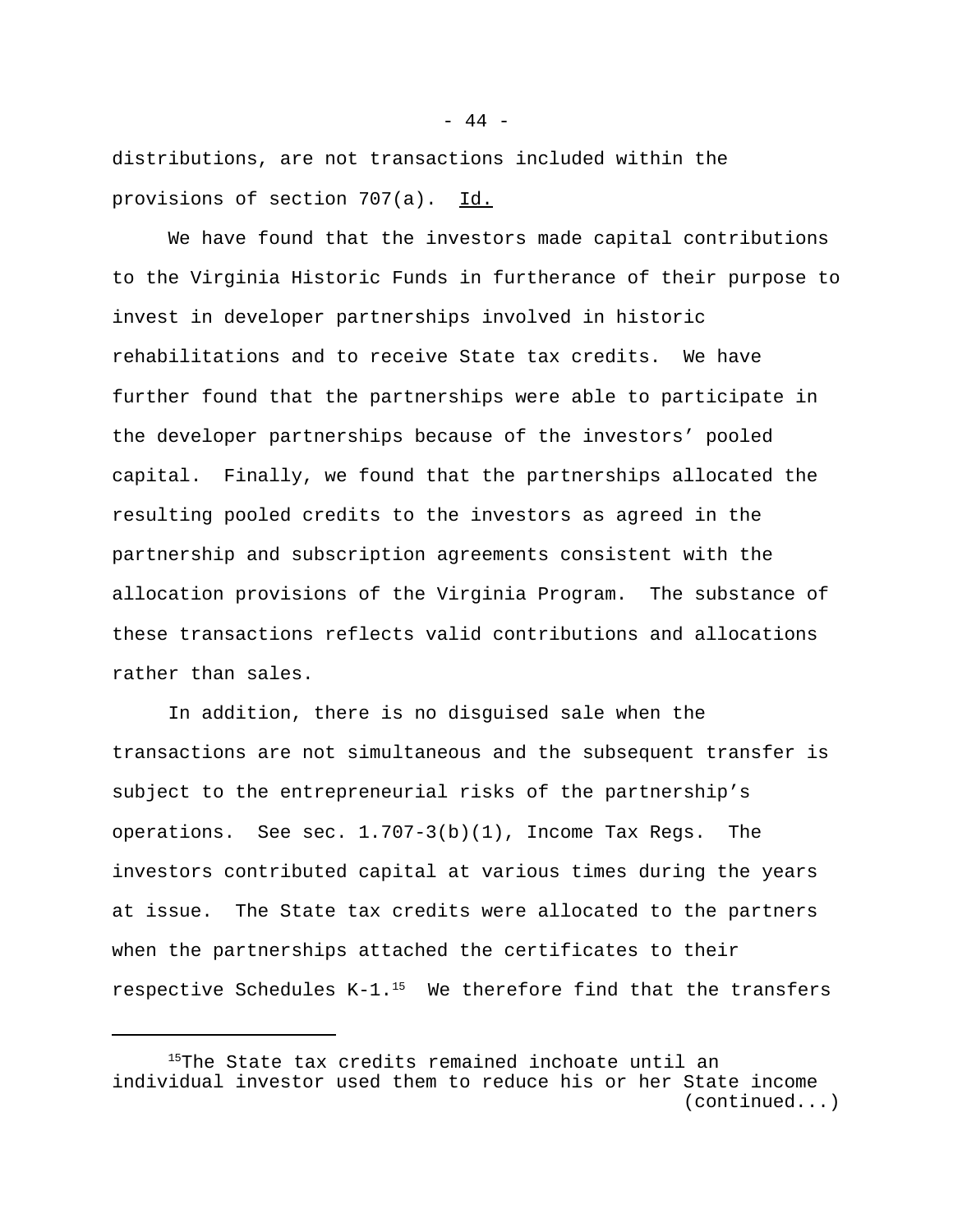were not simultaneous. The investors were promised certain amounts of credits in the subscription agreements, but there was no guarantee that the partnerships would pool sufficient credits. This risk, as well as the other risks addressed in our discussion of business purpose, represent the risks of the enterprise. Accordingly, we conclude that the transactions are not disguised sales. We further hold that the partnerships did not have \$7 million in unreported income from these transactions in either of the years at issue.

### V. Adjustments Barred by the Statute of Limitations

We now turn to whether the adjustments in the FPAA are time barred under the statute of limitations. The Code does not provide a period of limitations within which an FPAA must be issued. See Curr-Spec Partners, L.P. v. Commissioner, 579 F.3d 391 (5th Cir. 2009), affg. T.C. Memo. 2007-289; Rhone-Poulenc Surfactants & Specialties, L.P. v. Commissioner, 114 T.C. 533, 534-535 (2000). Any partnership item adjustments made in an FPAA will be time barred at the partner level if the Commissioner does not issue the FPAA within the applicable period of limitations for assessing tax attributable to partnership items. Curr-Spec Partners, L.P. v. Commissioner, supra at 398-399; Rhone-Poulenc Surfactants & Specialties, L.P. v. Commissioner, supra at 535.

 $15($ ...continued) tax liability in 2001 or later years.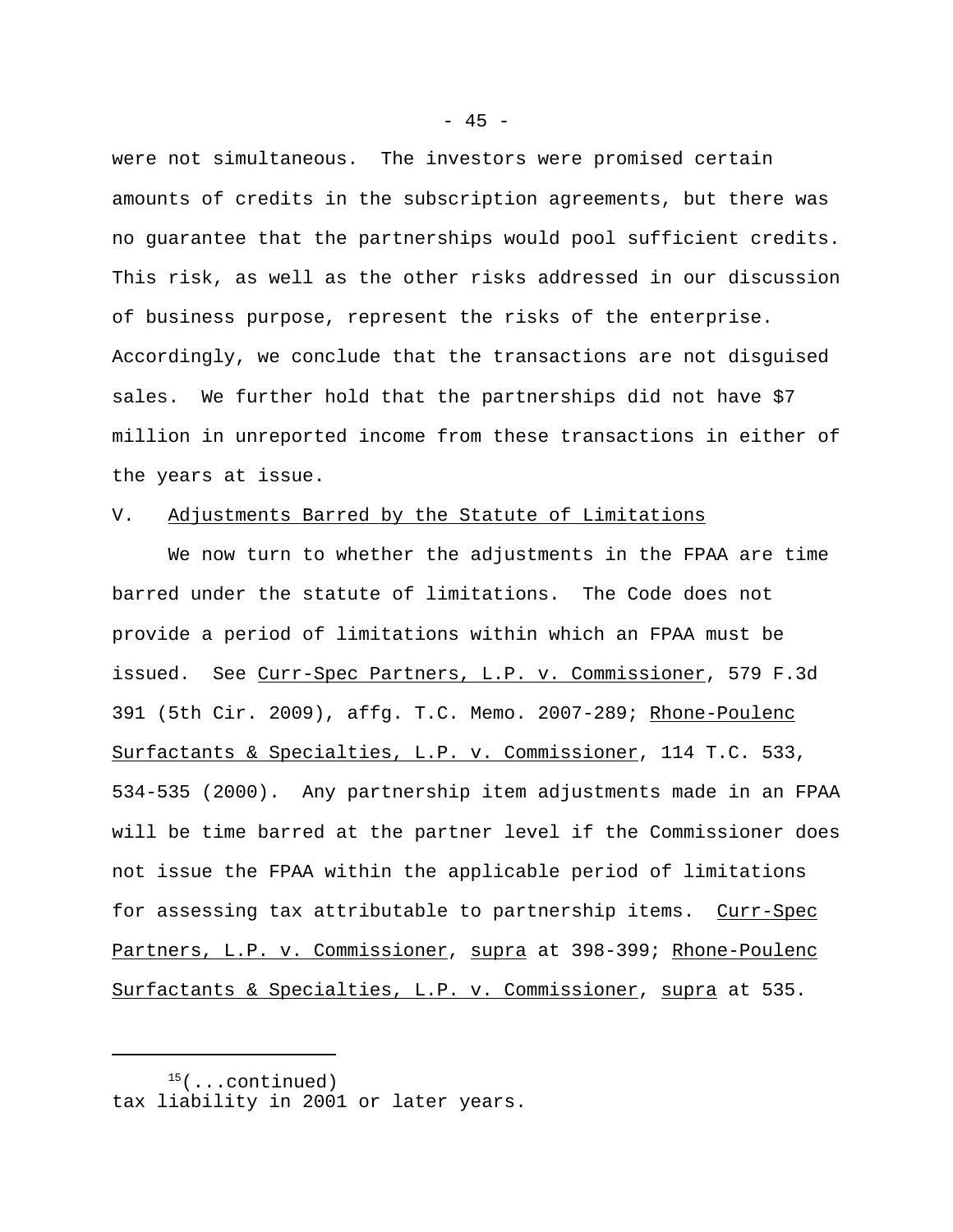The limitations period is generally three years for the assessment of tax attributable to a partnership item.<sup>16</sup> Sec. 6229(a). This limitations period remains open at least for three years after the date the partnership return was filed or three years after the last day, disregarding extensions, for filing the partnership return, whichever is later. Id. The limitations period is extended to six years if a partnership improperly omits an amount from gross income that exceeds 25 percent of the gross income reported on its return. Sec. 6229(c)(2).

The parties agree that the determinations in the FPAA are barred for 2001 under the 3-year limitations period. Respondent argues, however, that the 6-year limitations period under section  $6229(c)(2)$  applies because the partnerships omitted at least 25 percent of gross income from their partnership returns. We disagree because we have found that the partnerships properly reported the flow-through allocation of the State tax credits to the investors as partners. Further, the capital contributions were not proceeds from the sale of State tax credits. By definition, therefore, the partnerships did not recognize unreported income from the sale of State tax credits in 2001. We therefore conclude that the 6-year limitations period does not apply and respondent is barred from adjusting the Virginia

 $16R$ espondent does not argue that there is a partner or investor for whom the limitations period of sec. 6501 remains open.